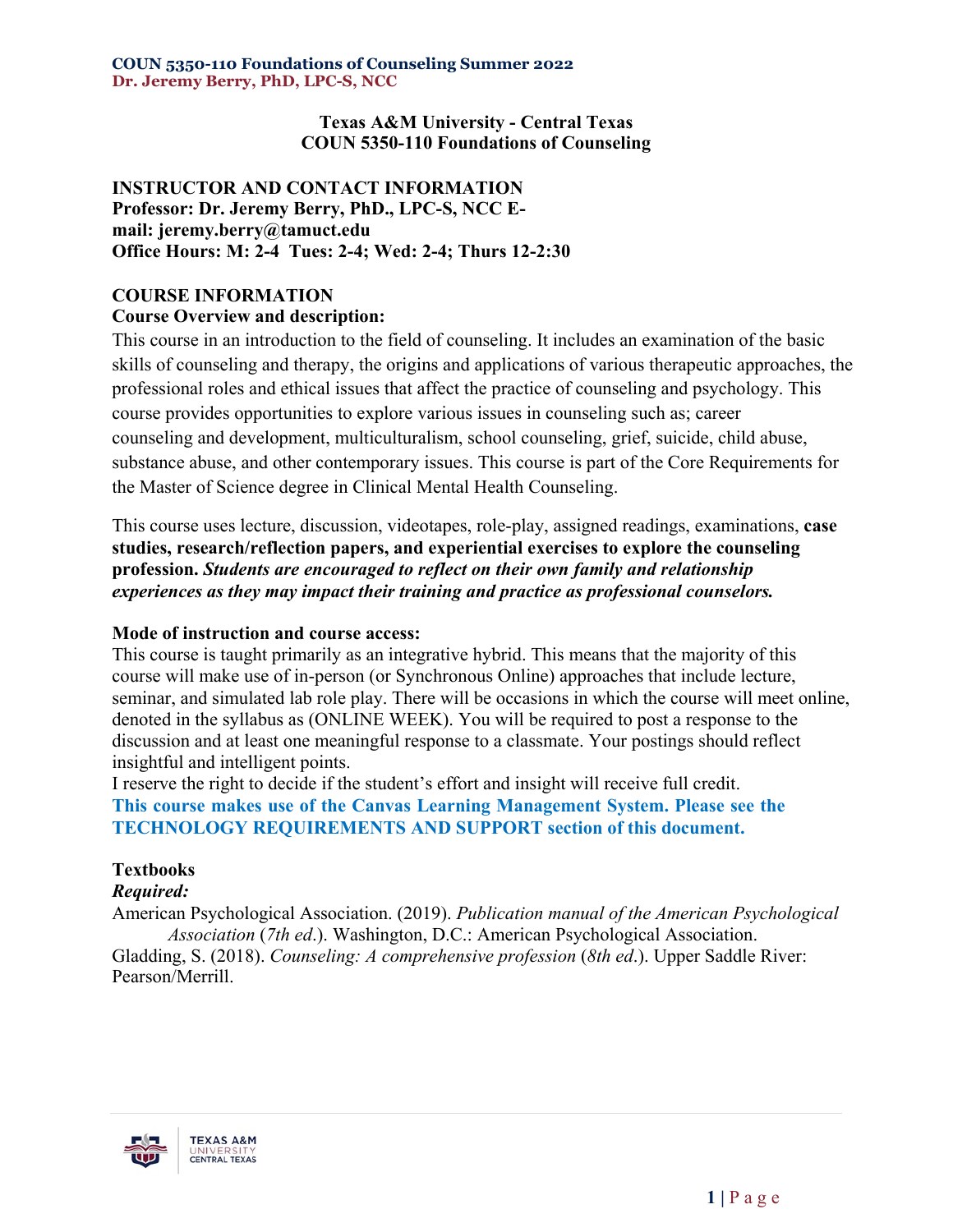## **STUDENT LEARNING OUTCOMES:**

- **1.** Students will demonstrate understanding of the role of a professional counselor as well as personal attitudes, values, and behaviors that often impact a person becoming a helping professional.
- **2.** Students will demonstrate understanding of the various elements to professional organization in counseling, current issues in counseling, affiliation/membership requirements, advocacy for client, and various other counseling related topics.
- **3.** Students will demonstrate basic understanding of the roles and functions of clinical mental health counselors in various practice settings and the importance of relationships between counselors and other professionals, including interdisciplinary treatment teams.
- **4.** Students shows basic knowledge of strategies and multicultural competencies to work with diverse populations individually, in groups, with families, and with the community.
- **5.** Students will demonstrate an understanding of advocacy processes and how to identify the most recent research related to the counseling profession.
- **6.** Students will gain a working knowledge of many aspects of the counseling profession the many roles counselors have in this profession.

### **In accordance with CACREP best practices standards for all counselors-in-training development, the following areas will be promoted in this course:**

| <b>CACREP</b> Standard                                                                                                                                                                                                                                                                          | <b>Activity</b>             | <b>SLOs</b>      |
|-------------------------------------------------------------------------------------------------------------------------------------------------------------------------------------------------------------------------------------------------------------------------------------------------|-----------------------------|------------------|
| <b>Common Core for all students:</b>                                                                                                                                                                                                                                                            |                             |                  |
| 1. History and philosophy of the counseling profession<br>(IIF1a);                                                                                                                                                                                                                              | Counseling<br>Interview     | SLO <sub>3</sub> |
| 2. The multiple professional roles and functions of<br>counselors across specialty areas and their<br>relationships with human service and integrated<br>behavioral health care systems, including including<br>interagency and inter-organizational collaboration and<br>consultation (IIF1b); | Counseling<br>Interview     | SLO <sub>3</sub> |
| 3. Counselors' role and responsibilities as members of an<br>interdisciplinary community outreach and emergency<br>management response teams (IIF1c);                                                                                                                                           | Counseling<br>Interview     | SLO <sub>3</sub> |
| 4. Self-care strategies appropriate to the counselor role<br>(IIF11);                                                                                                                                                                                                                           | Self<br>Reflection<br>Paper | SLO <sub>1</sub> |

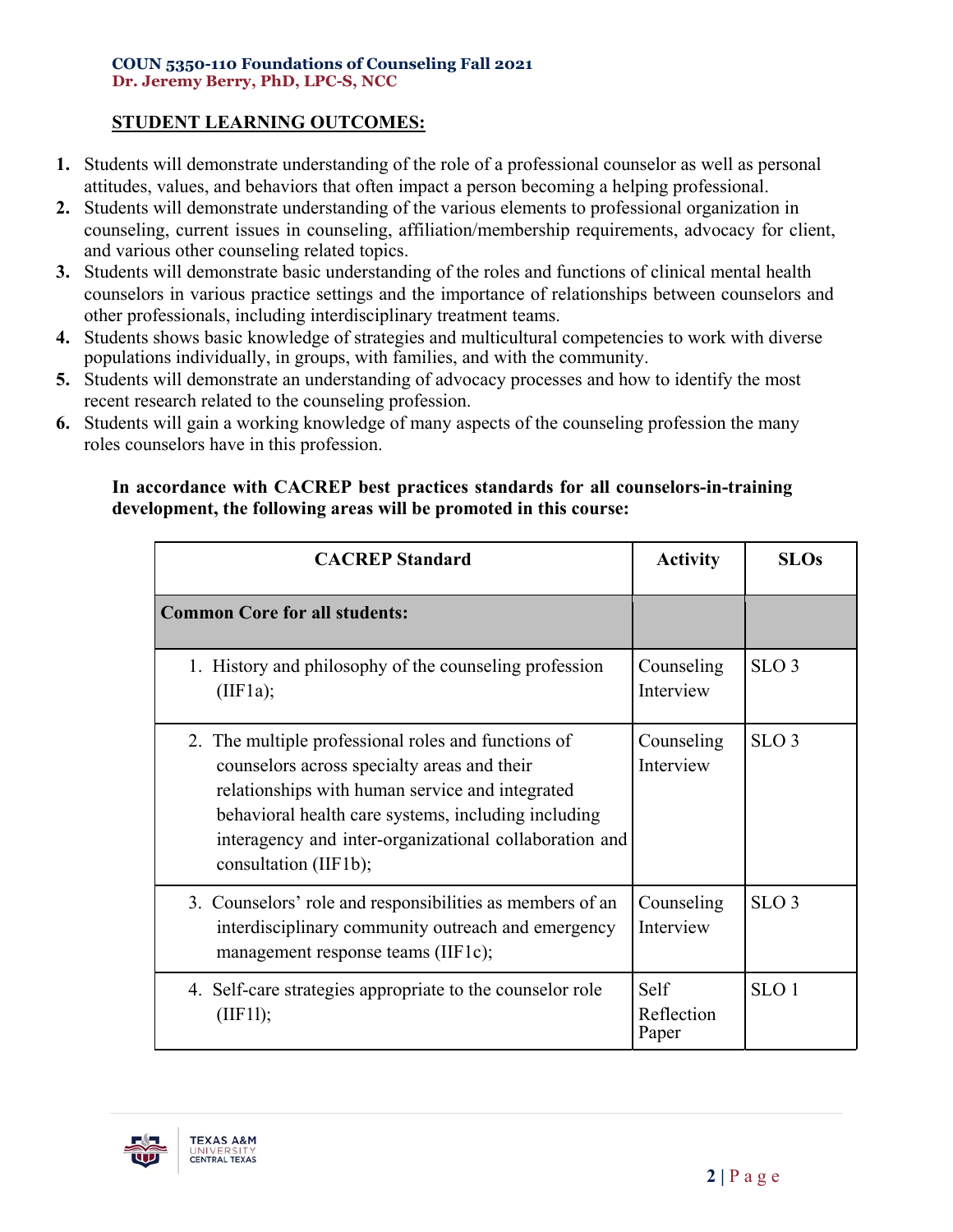| 5. Role of counseling supervision in the profession<br>(IIF1m);                                                                                                                                                 | Counseling<br>Interview                                  | SLO <sub>3</sub> |
|-----------------------------------------------------------------------------------------------------------------------------------------------------------------------------------------------------------------|----------------------------------------------------------|------------------|
| 6. Professional organizations, including membership<br>benefits, activities, services to members, and current<br>issues $(IIF1f);$                                                                              | Professional<br>Affiliation                              | SLO <sub>2</sub> |
| 7. Professional credentialing, including certification,<br>licensure, and accreditation practices and standards,<br>and the effects of public policy on these issues<br>(IIF1g);                                | Counseling<br>Interview                                  | SLO <sub>3</sub> |
| 8.<br>The role and process of the professional counselor<br>advocating on behalf of the profession (IIF1d);                                                                                                     | Annotated<br>Bibliography<br>and<br>Literature<br>Review | SLO <sub>5</sub> |
| 9. Advocacy processes needed to address institution and<br>social barriers that impede access, equity, and success<br>for clients (IIF1e); and                                                                  | Annotated<br>Bibliography<br>and<br>Literature<br>Review | SLO <sub>5</sub> |
| 10. Ethical standards of professional organizations and<br>credentialing bodies, and applications of ethical and<br>legal considerations in professional counseling (IIF1i);                                    | Counseling<br>Interview                                  | SLO <sub>3</sub> |
| 11. multicultural and pluralistic trends, including<br>characteristics and concerns within and among diverse<br>groups nationally and internationally (IIF2a);                                                  | Counseling<br>Interview                                  | SLO <sub>3</sub> |
| 12. the impact of heritage, attitudes, belies,<br>understandings, and acculturative experiences on an<br>individual's view of others. (IIF2d);                                                                  | Diversity<br>Interview                                   | SLO <sub>4</sub> |
| 13. multicultural counseling competencies (IIF2c);                                                                                                                                                              | Diversity<br>Interview                                   | SLO <sub>4</sub> |
| 13. ethical and culturally relevant strategies for<br>establishing and maintaining in-person and<br>technology-assisted relationships and the impact of<br>technology on the counseling process (IIF5d; IIF5e); | Diversity<br>Interview                                   | SLO <sub>4</sub> |
| 14. Crisis intervention and suicide prevention models,<br>including the use of psychological first aid strategies<br>(III5m).                                                                                   | Counseling<br>Interview                                  | SLO <sub>3</sub> |

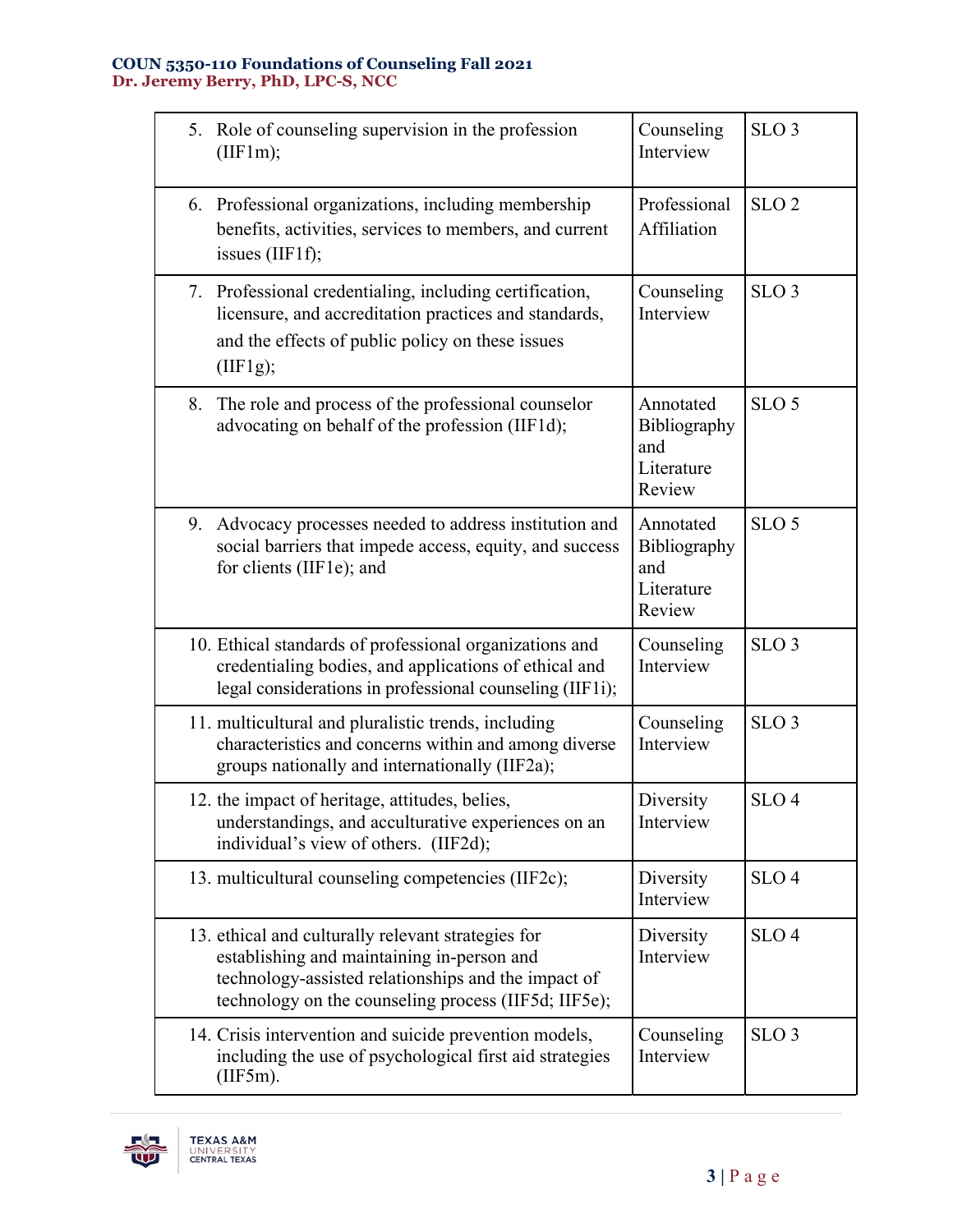| 15. theories and models of career development, counseling,<br>and decision making. (IIF4a).                                                                                                                                | References<br>and<br>Literature<br>Review                | SLO <sub>5</sub> |
|----------------------------------------------------------------------------------------------------------------------------------------------------------------------------------------------------------------------------|----------------------------------------------------------|------------------|
| 16. approaches for conceptualizing the interrelationships<br>among and between work, mental well-being, relationships,<br>and other life roles and factors. (IIF4b)                                                        | Self<br>Reflection<br>Paper                              | SLO <sub>1</sub> |
| 17. theoretical foundations of group counseling and group<br>work (IIF6a)                                                                                                                                                  | Online Work                                              | SLO <sub>6</sub> |
| 18. Dynamics associated with group process and development<br>(IIF6b).                                                                                                                                                     | Online Work                                              | <b>SLO</b><br>6  |
| 19. approaches to group formation, including recruiting,<br>screening, and selecting members (IIF6e).                                                                                                                      | Online Work                                              | SLO <sub>6</sub> |
| 20. Historical perspectives concerning the nature and<br>meaning of assessments and testing in counseling (IIF7a)                                                                                                          | Online Work                                              | SLO <sub>6</sub> |
| 21. Procedures for assessing risk of aggression or danger to<br>others, self-inflicted harm, or suicide and procedures for<br>identifying trauma and abuse and for reporting abuse (IIF 7c<br>& d).                        | Online Work                                              | SLO <sub>6</sub> |
| 22. the importance of research in advancing the counseling<br>profession, including how to critique research to inform<br>counseling practice and the identification of evidence-based<br>counseling practices (IIF8a & b) | Annotated<br>Bibliography<br>and<br>Literature<br>Review | SLO <sub>5</sub> |
| <b>Standards for Clinical Mental Health Counseling</b><br>(CMHC) track                                                                                                                                                     |                                                          |                  |
| 1. Roles and setting of clinical mental health counseling<br>(CMHC:VC1a);                                                                                                                                                  | Counseling<br>Interview                                  | SLO <sub>3</sub> |
| 2. Knows the roles and setting of clinical mental health<br>counselors (CMHC: VC2a)                                                                                                                                        | Counseling<br>Interview                                  | SLO <sub>3</sub> |
| 3. Mental health service delivery modalities within the<br>continuum of care, such as inpatient, outpatient,<br>partial treatment and aftercare, and the mental health<br>counseling services networks. (CMHC:VC2c);       | Counseling<br>Interview                                  | SLO <sub>3</sub> |

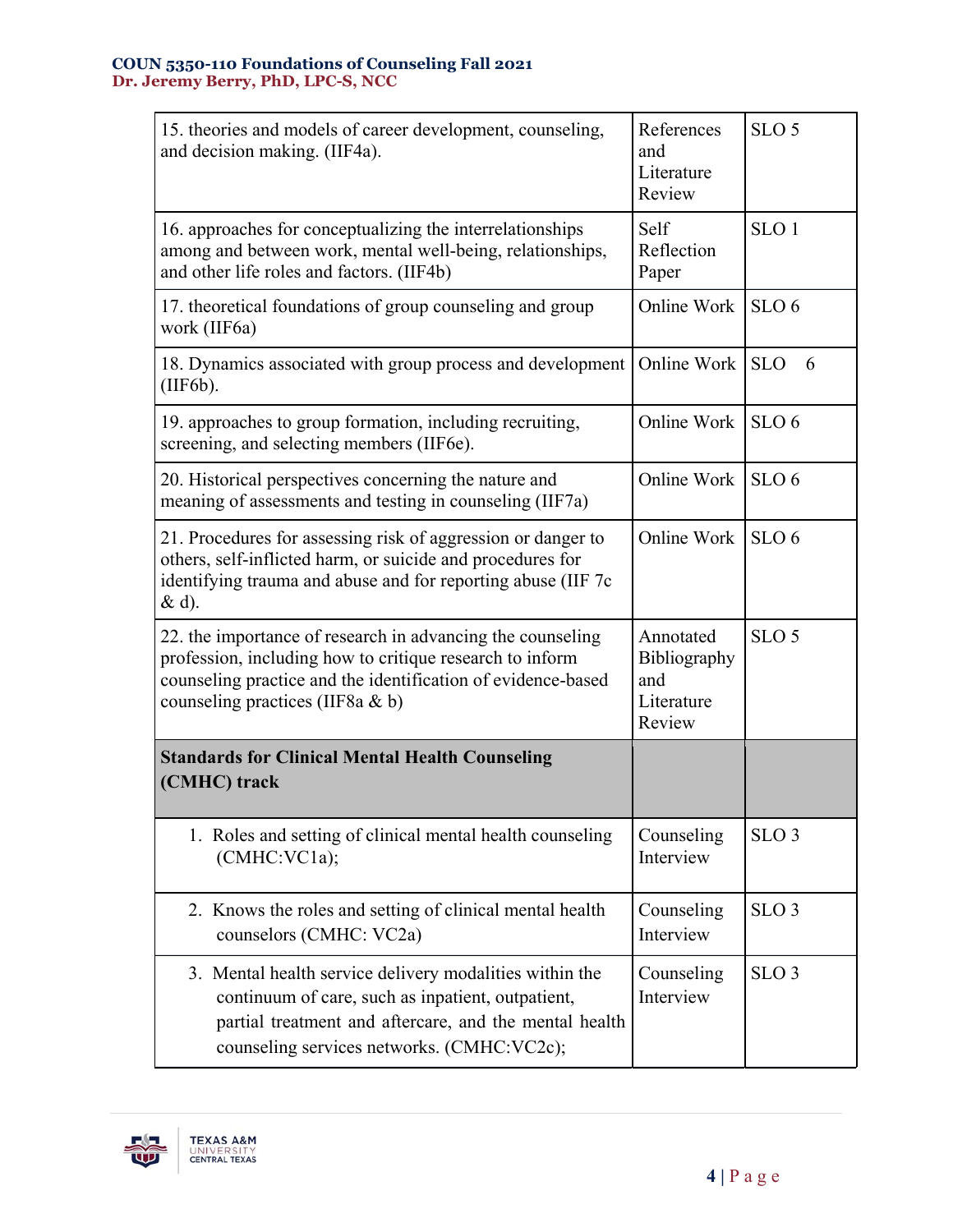|    | 4. Knows the professional organizations, preparation<br>standards, and credentials relevant to the practice of<br>clinical mental health counseling (CMHC:VC2k);  | Professional<br>Affiliation | SLO <sub>2</sub> |
|----|-------------------------------------------------------------------------------------------------------------------------------------------------------------------|-----------------------------|------------------|
| 5. | Is aware of legal and ethical considerations specific to<br>clinical mental health counseling (CMHC:VC21);                                                        | Online Work                 | SLO <sub>6</sub> |
|    | 6. Understands the record keeping, third party<br>reimbursement, and other practice and management<br>issues in clinical mental health counseling<br>(CMHC:VC2m); | Counseling<br>Interview     | SLO <sub>3</sub> |
|    | 7. Understands the impact of crises and trauma on<br>individuals with mental health diagnosis<br>(CMHC:VC2f);                                                     | Online Work                 | SLO <sub>6</sub> |
| 8. | cultural factors relevant to clinical mental health<br>counseling (CMHC:VC2j);                                                                                    | Diversity<br>Interview      | SLO <sub>4</sub> |
| 8. | Applies knowledge of legislation and government<br>policy relevant to clinical mental health counseling<br>(CMHC:VC2i);                                           | Online Work                 | SLO <sub>6</sub> |
| 9. | Understands effective strategies for interfacing with<br>integrated behavioral health care professionals<br>(CMHC:VC3d)                                           | Counseling<br>Interview     | SLO <sub>3</sub> |
| 9. | Strategies to advocate for persons with mental health<br>issues (CMHC:VC3e)                                                                                       | Counseling<br>Interview     | SLO <sub>3</sub> |

# **COURSE REQUIREMENTS**

**ALL ASSIGNMENTS MUST BE IN STANDARD APA FORMATTING.** If you do not submit your assignments in this style, your grade will be lowered. Rubrics and guidelines for each of the assignments for this course will be provided prior to the due date of the assignment.

# *Self-Reflection Paper (10 %)*

The purpose of this paper is for you to identify and explore personal attitudes, values, and behaviors that often impact a person becoming a helping professional. It is expected that your self-reflection or personal exploration will be an in-depth rather than a superficial analysis. Length is 3-5 pages. Possible items to consider could be (but definitely not limited to):

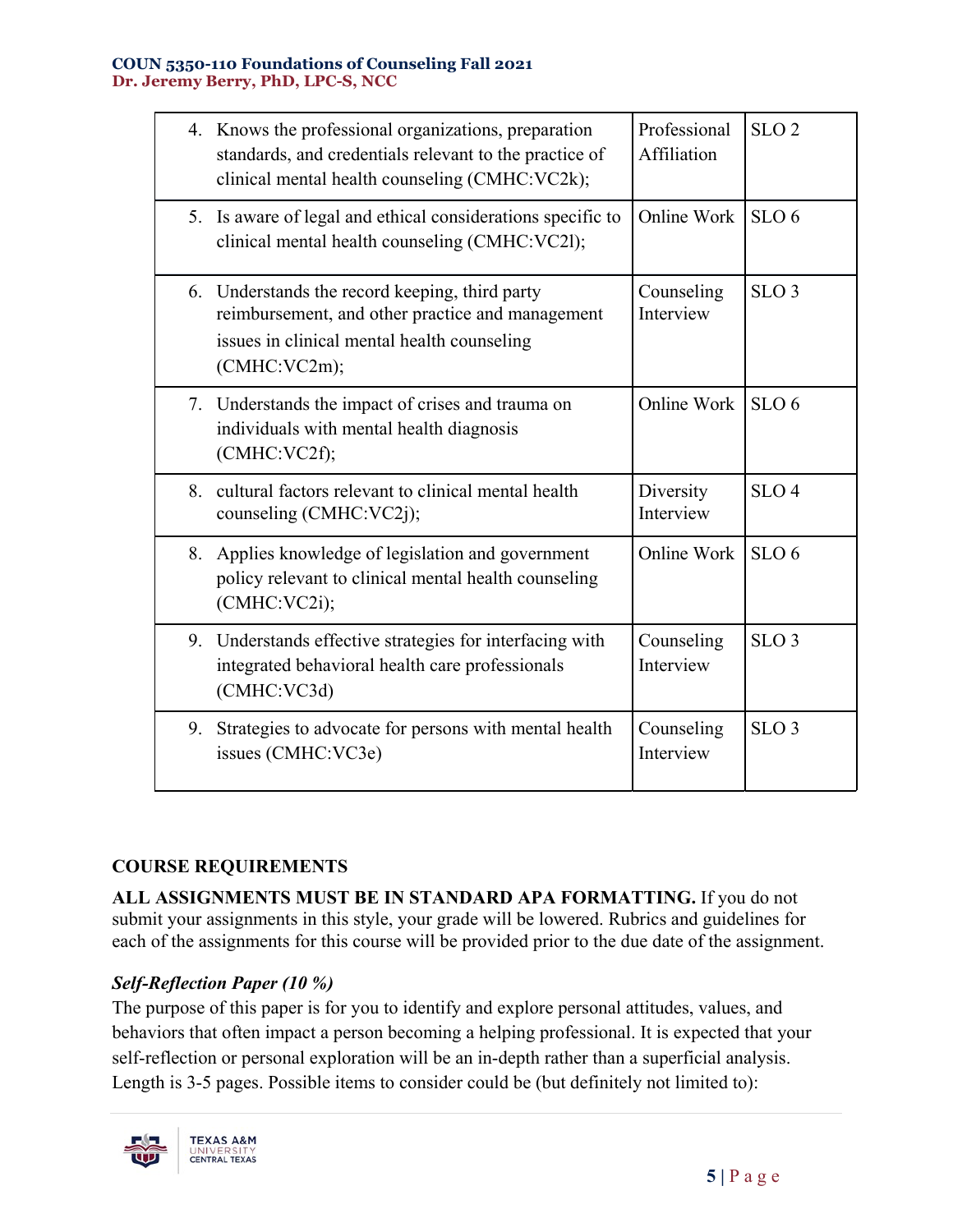- What is your motivation for studying counseling or for becoming a helping professional?
- What experiences have you had that might influence your becoming a helping professional?
- How would these experiences positively or negatively influence your effectiveness as a helper?
- What is your value orientation? What do you value? Where do these values come from? How will they affect your work?
- What biases or predispositions (positive or negative) do you hold regarding working with certain types of people, issues, etc.?
- What are your strengths? What areas do you need to improve?
- What would you want from a counseling session/counselor?

# *Annotated Bibliography (15%)*

An important part of becoming a professional helper is to be able to access the current literature available. You will need to become familiar with the library's databases and how to find articles. For this project, you will need to pick a topic of interest to you and find 10 peer-reviewed articles on that topic. These articles must have been published since 2010. You will be required to develop an APA reference page listing the 10 articles. Please bring the articles to class for review and discussion. For the purpose of this assignment, you will be tasked with identifying a group in which you feel strongly is in need of advocacy and focus your search to articles that will identify current advocacy efforts. In addition, articles that focus on the population you have chosen are acceptable and any supporting literature that can be tied to your topic. The emphasis of your references, and the subsequent literature review they are tied to is advocacy.

# *Diversity Interview Paper and Presentation (15%)*

You are to interview another person with a background substantially different from your own and submit a reaction paper. Examples of different backgrounds include race, religion, age, sexual orientation, gender, and disability. You must consult with the instructor for approval prior to conducting your interview. The paper should be at least two (2) pages and no more than 5 pages and include a description of yourself and the various groups with which you identify, a description of the interview and the person (no names) to whom you spoke, and a reaction to this process. Reactions can include what you learned about yourself and the other person, what you have learned about different cultures, and what you would still like to learn. Grading will be on grammatical structure as well as your ability to challenge yourself to step outside your comfort zone, as this will help you truly learn more about yourself and others. You will be asked to complete a formal presentation not to exceed 10 minutes about your experience.

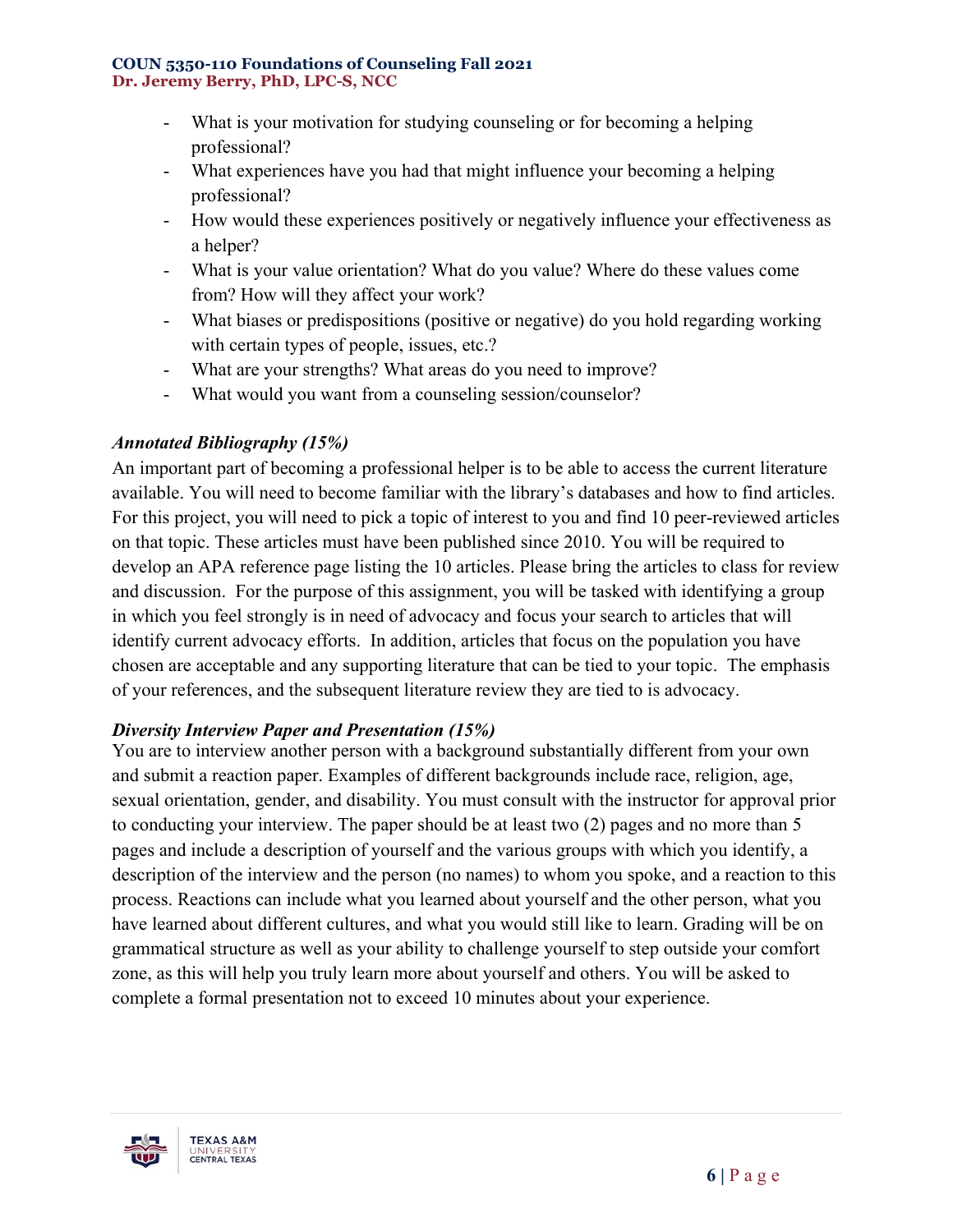# *Literature Review (25%)*

Another important part of becoming a professional helper is being able to synthesize information from several articles. From the 10 articles you found, you will write a literature review of 5 of these articles (you may use more if you desire). This review of the current research and trends of a topic should be between 6-8 pages long not including title page or reference pages. You will be required to take your paper to the Writing Center and provide proof of attendance. Failure to do so will result in a loss of points. As with every other paper, this one must be in APA style.

## *Counseling Professional Interview (10%)*

Students will choose someone already working in the helping profession (Students must choose someone who is a professional counselor and preferably someone who is a member of a professional organization) and interview them in regard to the nature of the counselor's work, types of clients seen and presenting issues, supervision experiences, and any other pertinent information about their daily routine. Students will present a written report and an informal oral report to the class. You must consult with the instructor for approval of the proposed person.

## *Professional Affiliation (5%)*

An essential part of developing a helping identity is being a part of a professional organization. This allows you to keep current on issues that are affecting the profession as well as help you network and meet other students and counselors. There are several organizations that are available depending on your professional goals and aspirations. Please see the instructor for appropriate associations. Proof of membership is due no later than the last day of class. Failure to do so will result in a reduction of one letter grade on your final grade.

### *HIPAA Training (5%)*

An ethical counselor understands the need for confidentiality. To accomplish this, you will be required to attend an online training for HIPAA. The link will be provided on Canvas. You will earn a completion certificate, which you can submit online as proof of your training.

### *Advocacy Project (15%)*

**S**tudents will be asked to research an underserved population who may receive counseling services. Students are to consider, "what are the advocacy needs of this population"? Using a brochure, newsletter, or other information dissemination outlet, students are to advocate for this client population by identifying the following information:

- Presence of this underserved population in the local community;
- Relevant statistics about this client population;
- Institutional or social barriers that may impede access and equity of services for the client population;
- Local agencies or organizations that may have outreach for this client population; and
- Other important information that helping professionals may not have previously known, or places/sites/sources that they can use to receive additional information.

### **Students will need to submit a proposal to gain approval prior to beginning this project.**

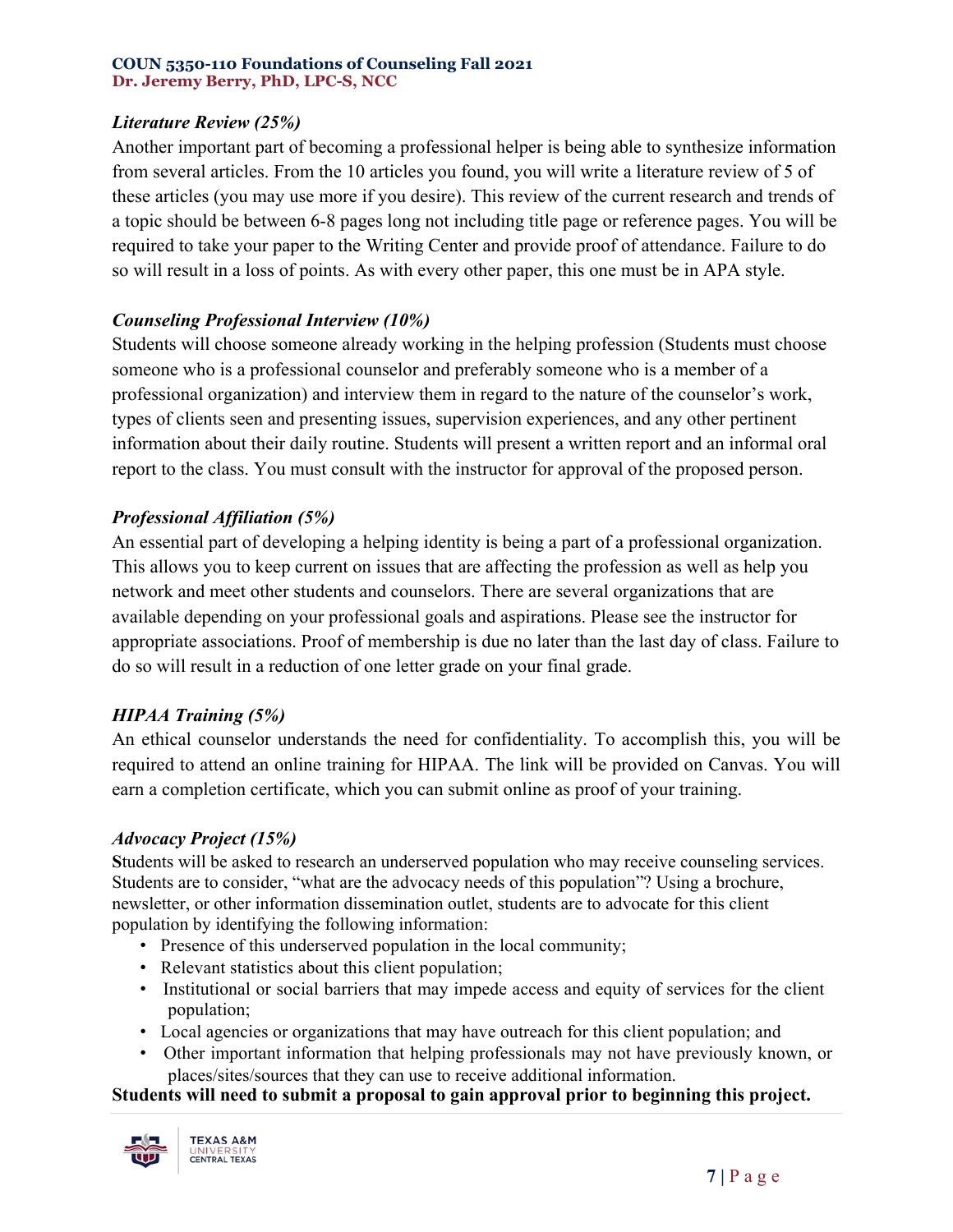### **Grading Criteria Rubric and Conversion**

| <b>Grade Distribution</b>                    |        |
|----------------------------------------------|--------|
| <b>Self Reflection:</b>                      | $10\%$ |
| <b>Diversity Interview and Presentation:</b> | $15\%$ |
| <b>Annotated Bibliography:</b>               | $15\%$ |
| <b>Literature Review:</b>                    | $25\%$ |
| <b>Professional Interview:</b>               | $10\%$ |
| <b>Professional Affiliations:</b>            | $05\%$ |
| <b>HIPAA Training:</b>                       | $05\%$ |
| <b>Advocacy Project:</b>                     | $15\%$ |
| <b>Total:</b>                                | 100%   |
|                                              |        |

#### **Student-instructor interaction:**

In the event that you need to contact me via e-mail, please include **"COUN 5350"** and the title of the e-mail (e.g., homework question, attendance) in the subject line. For example, the subject line may read "COUN 5350 - Attendance." I check my email twice a day and as such, I will respond to e-mail requests within **48 hours during the work week (excluding holidays)**.

Additionally, my Friday office hours will virtual. I will be available using the Canvas inbox and chat systems. Finally, if you are unable to meet during my office hours, you can email me to request an appointment by following the above format. **Please allow me up to 48 hours during the work week (Monday-Friday) to respond to your scheduled request.** This means you should request for a Monday you will need to request no later than the preceding Friday.

#### **Attendance:**

Your attendance and participation in the classroom is extremely important to your learning. As such attendance you will be given one free absence. Each subsequent absence will result in the loss of a letter grade every time you are absent from class.

**8 |** P a g e

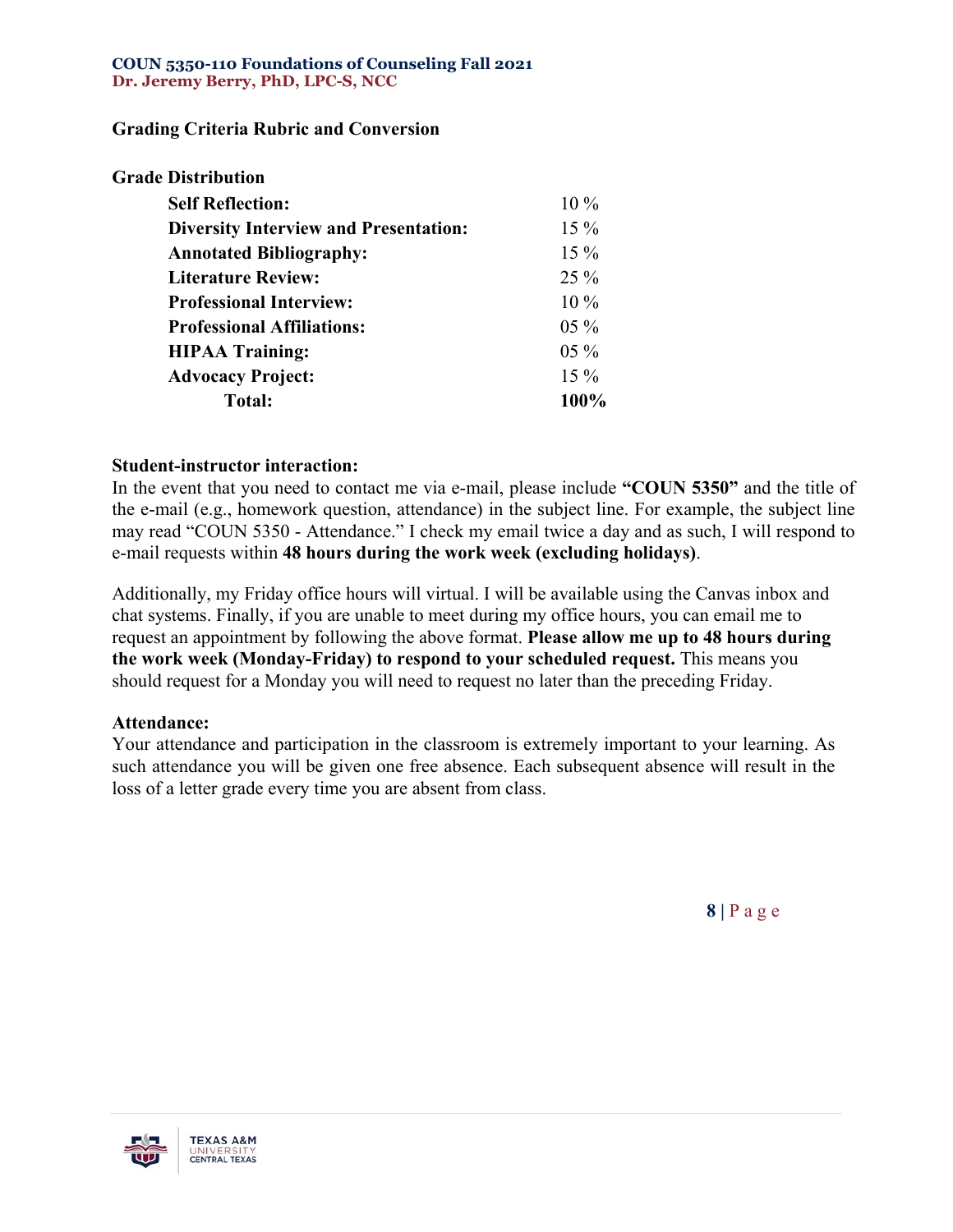### **Office Hours:**

Students are always welcome to come and express concerns and needs with me. My office hours are listed above and the best way to connect with me and ensure that you will have a time slot, students are encouraged to make an appointment.

#### **911 Cellular:**

Emergency Warning System for Texas A&M University-Central Texas

911Cellular is an emergency notification service that gives Texas A&M University-Central Texas the ability to communicate health and safety emergency information quickly via email, text message, and social media. All students are automatically enrolled in 911Cellular through their myCT email account.

Connect at [911Cellular](https://portal.publicsafetycloud.net/Texas-AM-Central/alert-management) [\[https://portal.publicsafetycloud.net/Texas-AM-Central/alert-](https://portal.publicsafetycloud.net/texas-am-central/alert-/)

management] to change where you receive your alerts or to opt out. By staying enrolled in 911Cellular, university officials can quickly pass on safety-related information, regardless of your location.

## **TECHNOLOGY REQUIREMENTS AND SUPPORT**

### **Technology Requirements**

This course will use the A&M-Central Texas Instructure Canvas learning management system. Logon to A&M-Central Texas Canvas [\[https://tamuct.instructure.com\]](https://tamuct.instructure.com/).

Username: Your MyCT username  $(xx123$  or everything before the " $@$ " in your MyCT email address) Password: Your MyCT password

### **Canvas Support**

Use the Canvas Help link, located at the bottom of the left-hand menu, for issues with Canvas. You can select "Chat with Canvas Support," submit a support request through "Report a Problem," or call the Canvas support line: 1-844-757-0953.

For issues related to course content and requirements, contact your instructor.

### **Other Technology Support**

For log-in problems, students should contact Help Desk Central.

24 hours a day, 7 days a week:

Email: [helpdesk@tamu.edu](mailto:helpdesk@tamu.edu)  Phone: (254) 519-5466 [Web Chat:](http://hdc.tamu.edu/) [\[http://hdc.tamu.edu\]](http://hdc.tamu.edu/)

*Please let the support technician know you are an A&M-Central Texas student.*

# **UNIVERSITY RESOURCES, PROCEDURES, AND GUIDELINES**

# **Drop Policy.**

If you discover that you need to drop this class, you must complete a [Drop Request Form](https://www.tamuct.edu/registrar/docs/Drop_Request_Form.pdf)  [\[https://www.tamuct.edu/registrar/docs/Drop\\_Request\\_Form.pdf\]](https://www.tamuct.edu/registrar/docs/drop_request_form.pdf/).

Professors cannot drop students; this is always the responsibility of the student. The Registrar's Office will provide a deadline on the Academic Calendar for which the form must be completed, signed and returned. Once you return the signed form to the Registrar's Office, you must go into Warrior Web and confirm that you are no longer enrolled. If you still show as enrolled, FOLLOW-UP with the Registrar's Office immediately. You are to attend class until the

procedure is complete to avoid penalty for absence. Should you miss the drop deadline or fail to follow the procedure, you will receive an F in the course, which may affect your financial aid and/or VA educational benefits.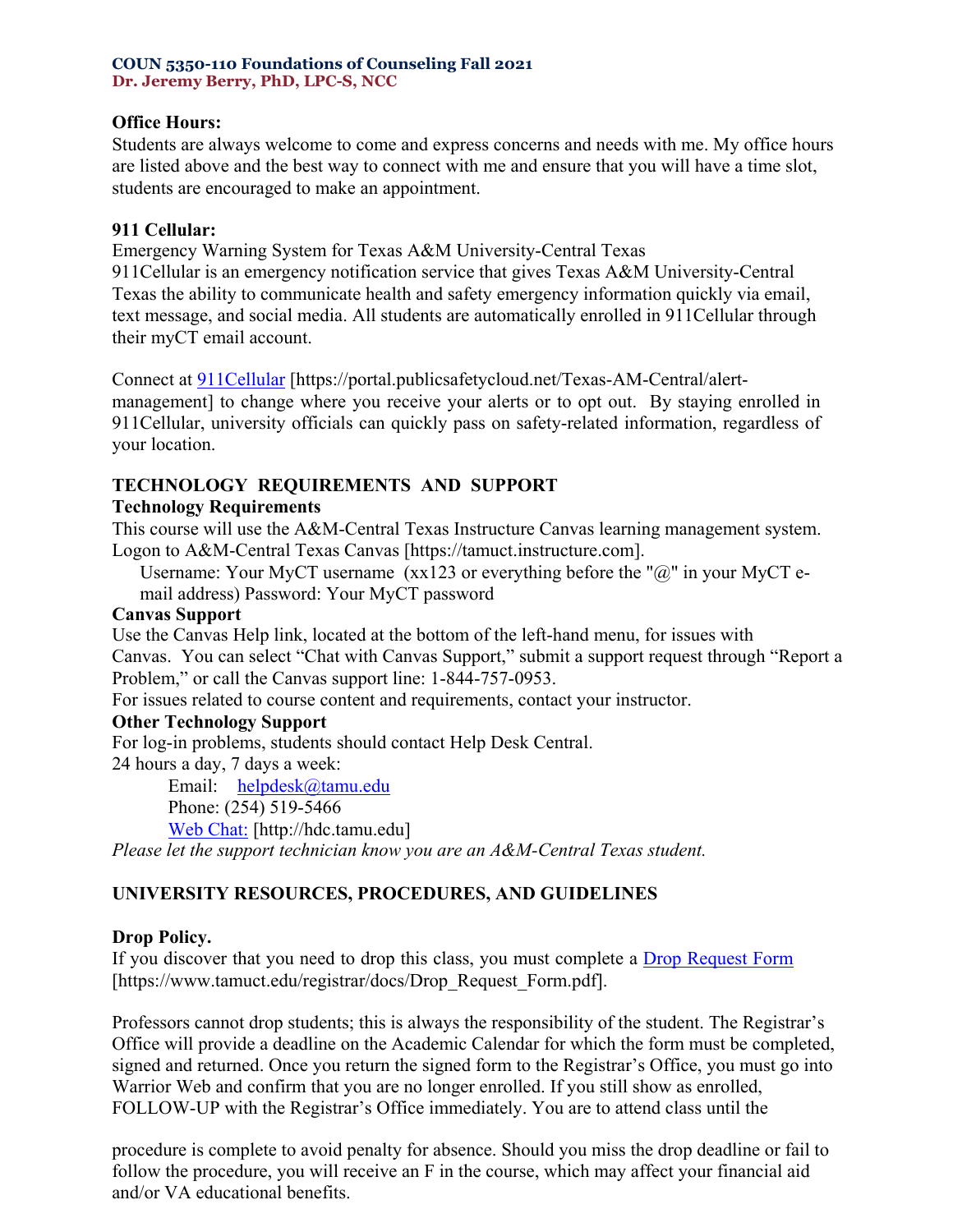### **Academic Integrity.**

Texas A&M University -Central Texas values the integrity of the academic enterprise and strives for the highest standards of academic conduct. A&M-Central Texas expects its students, faculty, and staff to support the adherence to high standards of personal and scholarly conduct to preserve the honor and integrity of the creative community. Academic integrity is defined as a commitment to honesty, trust, fairness, respect, and responsibility. Any deviation by students from this expectation may result in a failing grade for the assignment and potentially a failing grade for the course. Academic misconduct is any act that improperly affects a true and honest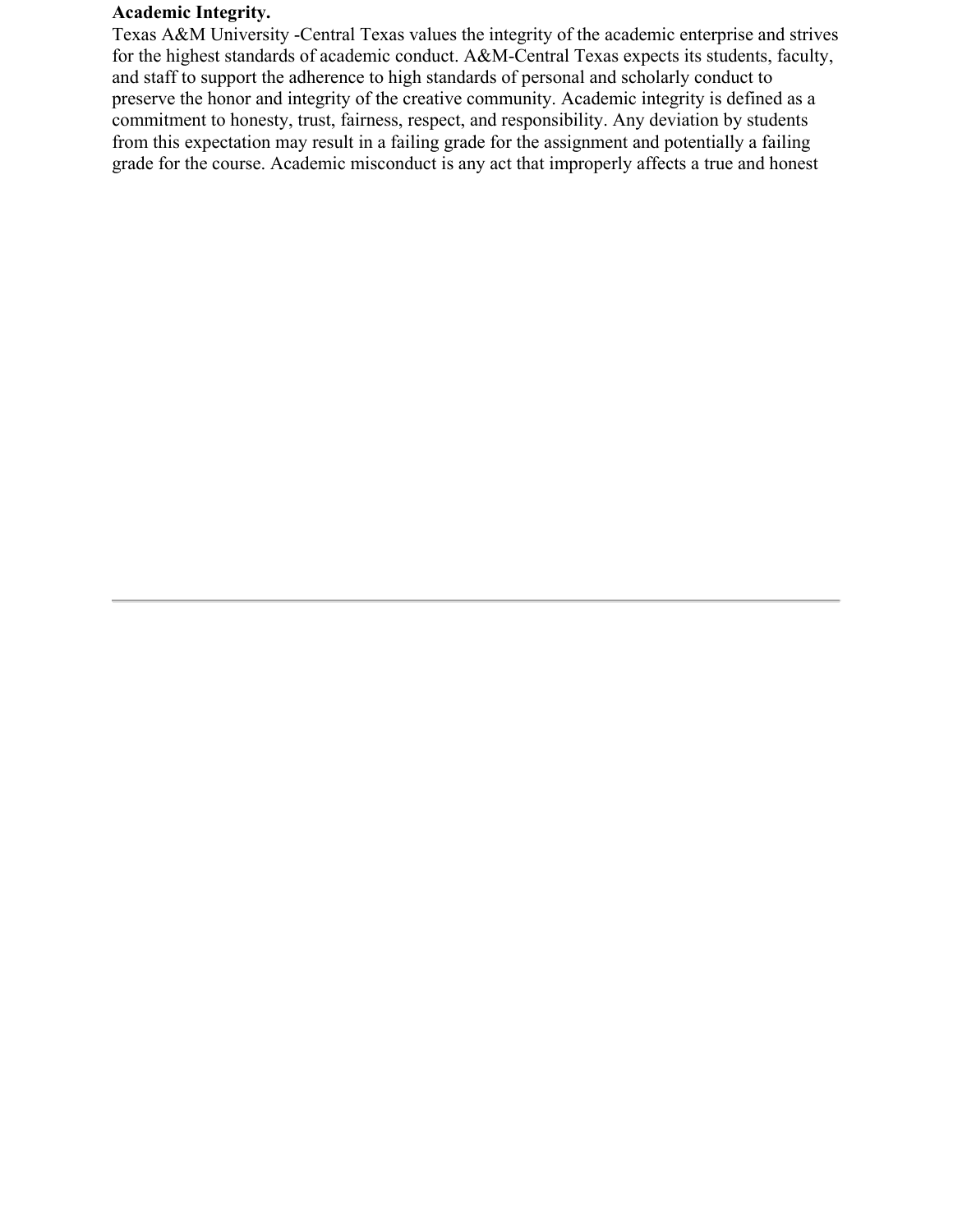evaluation of a student's academic performance and includes, but is not limited to, cheating on an examination or other academic work, plagiarism and improper citation of sources, using another student's work, collusion, and the abuse of resource materials. All academic misconduct concerns will be reported to the university's Office of Student Conduct. Ignorance of the university's standards and expectations is never an excuse to act with a lack of integrity. When in doubt on collaboration, citation, or any issue, please contact your instructor before taking a course of action.

For more information regarding the Student Conduct process, [\[https://tamuct.campuslabs.com/engage/organization/tamuct-student-conduct-panel\]](https://tamuct.campuslabs.com/engage/organization/tamuct-student-conduct-panel/). If you know of potential honor violations by other students, you may submit a report, [\[https://cm.maxient.com/reportingform.php?TAMUCentralTexas&layout\\_id=0\]](https://cm.maxient.com/reportingform.php?tamucentraltexas&layout_id=0/).

### **Academic Accommodations.**

At Texas A&M University-Central Texas, we value an inclusive learning environment where every student has an equal chance to succeed and has the right to a barrier-free education. The Office of Access and Inclusion is responsible for ensuring that students with a disability receive equal access to the university's programs, services and activities. If you believe you have a disability requiring reasonable accommodations please contact the Office of Access and Inclusion at (254) 501-5831. Any information you provide is private and confidential and will be treated as such.

For more information please visit our [Access & Inclusion](https://www.tamuct.edu/student-affairs/access-inclusion.html) web page [\[https://www.tamuct.edu/student-affairs/access-inclusion.html\]](https://www.tamuct.edu/student-affairs/access-inclusion.html).

### **Important information for Pregnant and/or Parenting Students.**

Texas A&M University-Central Texas supports students who are pregnant and/or parenting. In accordance with requirements of Title IX and related guidance from US Department of Education's Office of Civil Rights, the Dean of Student Affairs' Office can assist students who are pregnant and/or parenting in seeking accommodations related to pregnancy and/or parenting. Students should seek out assistance as early in the pregnancy as possible. For more information, please visit the [Student Affairs](https://www.tamuct.edu/student-affairs/index.html) web page [\[https://www.tamuct.edu/student-affairs/index.html\]](https://www.tamuct.edu/student-affairs/index.html). Students may also contact the institution's Title IX Coordinator. If you would like to read more about these [requirements and guidelines](http://www2.ed.gov/about/offices/list/ocr/docs/pregnancy.pdf) online, please visit the website [\[http://www2.ed.gov/about/offices/list/ocr/docs/pregnancy.pdf\]](http://www2.ed.gov/about/offices/list/ocr/docs/pregnancy.pdf/).

Title IX of the Education Amendments Act of 1972 prohibits discrimination on the basis of sex and gender-including pregnancy, parenting, and all related conditions. A&M-Central Texas is able to provide flexible and individualized reasonable accommodation to pregnant and parenting students. All pregnant and parenting students should contact the Associate Dean in the Division of Student Affairs at (254) 501-5909 to seek out assistance. Students may also contact the University's Title IX Coordinator.

### **Tutoring.**

Tutoring is available to all A&M-Central Texas students, both on-campus and online. Subjects tutored on campus include Accounting, Advanced Math, Biology, Finance, Statistics,

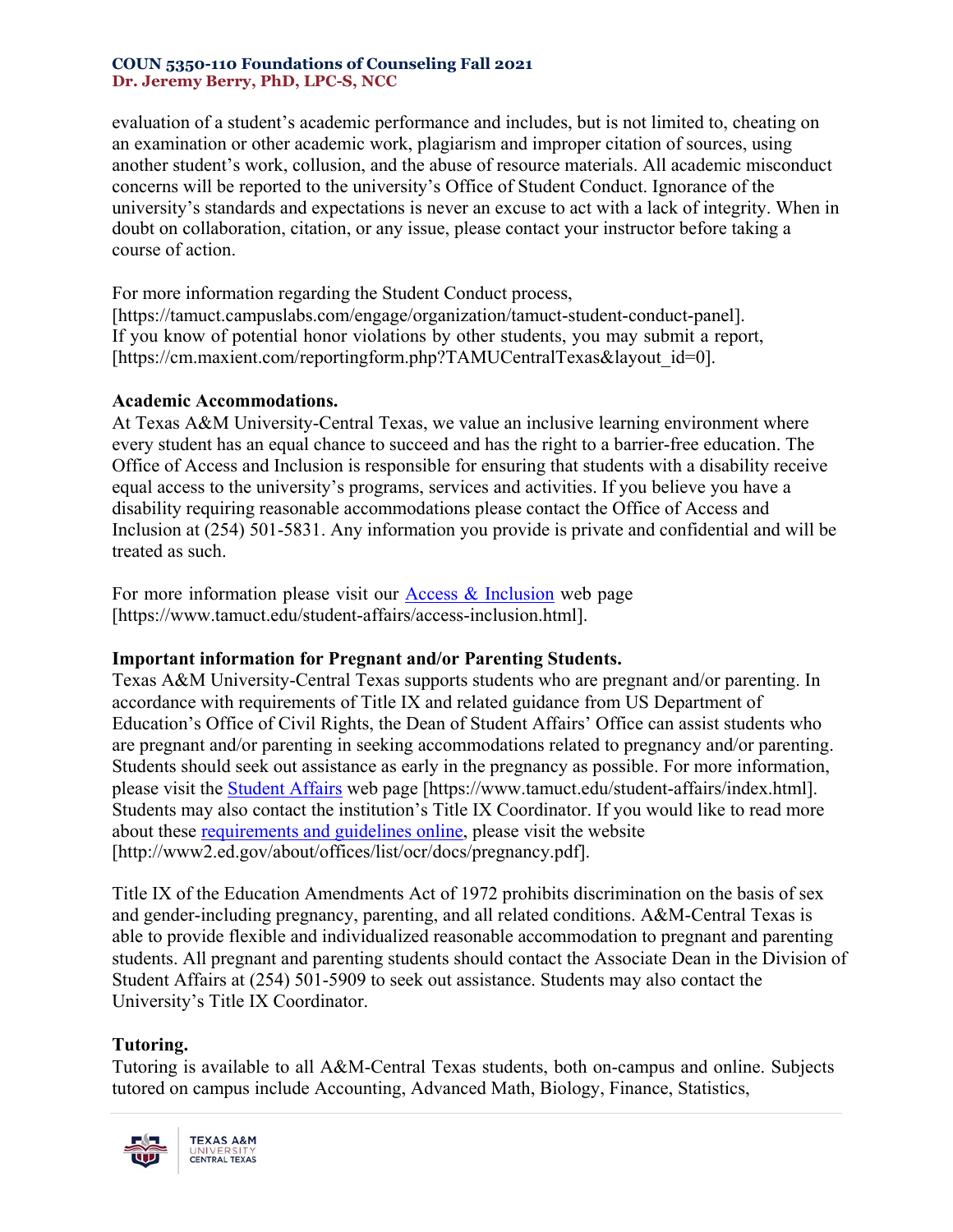Mathematics, and Study Skills. Tutors are available at the Tutoring Center in Warrior Hall, Suite 111.

If you have a question regarding tutor schedules, need to schedule a tutoring session, are interested in becoming a tutor, or have any other question, contact Academic Support Programs at (254) 519-5796, or by emailing Dr. DeEadra Albert-Green at [deeadra.albertgreen@tamuct.edu.](mailto:deeadra.albertgreen@tamuct.edu)

Chat live with a tutor 24/7 for almost any subject from on your computer! Tutor.com is an online tutoring platform that enables A&M-Central Texas students to log in and receive FREE online tutoring and writing support. This tool provides tutoring in over 40 subject areas. Access Tutor.com through Canvas.

## **University Writing Center.**

Located in Warrior Hall 416, the University Writing Center (UWC) at Texas A&M University-Central Texas (TAMUCT) is a free workspace open to all TAMUCT students from 10:00 a.m.- 5:00 p.m. Monday thru Thursday with satellite hours in the University Library Monday thru Thursday from 6:00-9:00 p.m. This semester, the UWC is also offering online only hours from 12:00-3:00 p.m. on Saturdays.

Tutors are prepared to help writers of all levels and abilities at any stage of the writing process. While tutors will not write, edit, or grade papers, they will assist students in developing more effective composing practices. By providing a practice audience for students' ideas and writing, our tutors highlight the ways in which they read and interpret students' texts, offering guidance and support throughout the various stages of the writing process. In addition, students may work independently in the UWC by checking out a laptop that runs the Microsoft Office suite and connects to WIFI, or by consulting our resources on writing, including all of the relevant style guides. Whether you need help brainstorming ideas, organizing an essay, proofreading, understanding proper citation practices, or just want a quiet place to work, the UWC is here to help!

Students may arrange a one-on-one session with a trained and experienced writing tutor by visiting the UWC during normal operating hours (both half-hour and hour sessions are available) or by making an appointment via [WCOnline](https://tamuct.mywconline.com/) at [\[https://tamuct.mywconline.com/\]](https://tamuct.mywconline.com/). In addition, you can email Dr. Bruce Bowles Jr. at  $bruce.bowles@tamuct.edu$  for any assistance needed with scheduling.

# **University Library.**

The University Library provides many services in support of research across campus and at a distance. We offer over 200 electronic databases containing approximately 250,000 eBooks and 82,000 journals, in addition to the 85,000 items in our print collection, which can be mailed to students who live more than 50 miles from campus. Research guides for each subject taught at A&M-Central Texas are available through our website to help students navigate these resources. On campus, the library offers technology including cameras, laptops, microphones, webcams, and digital sound recorders.

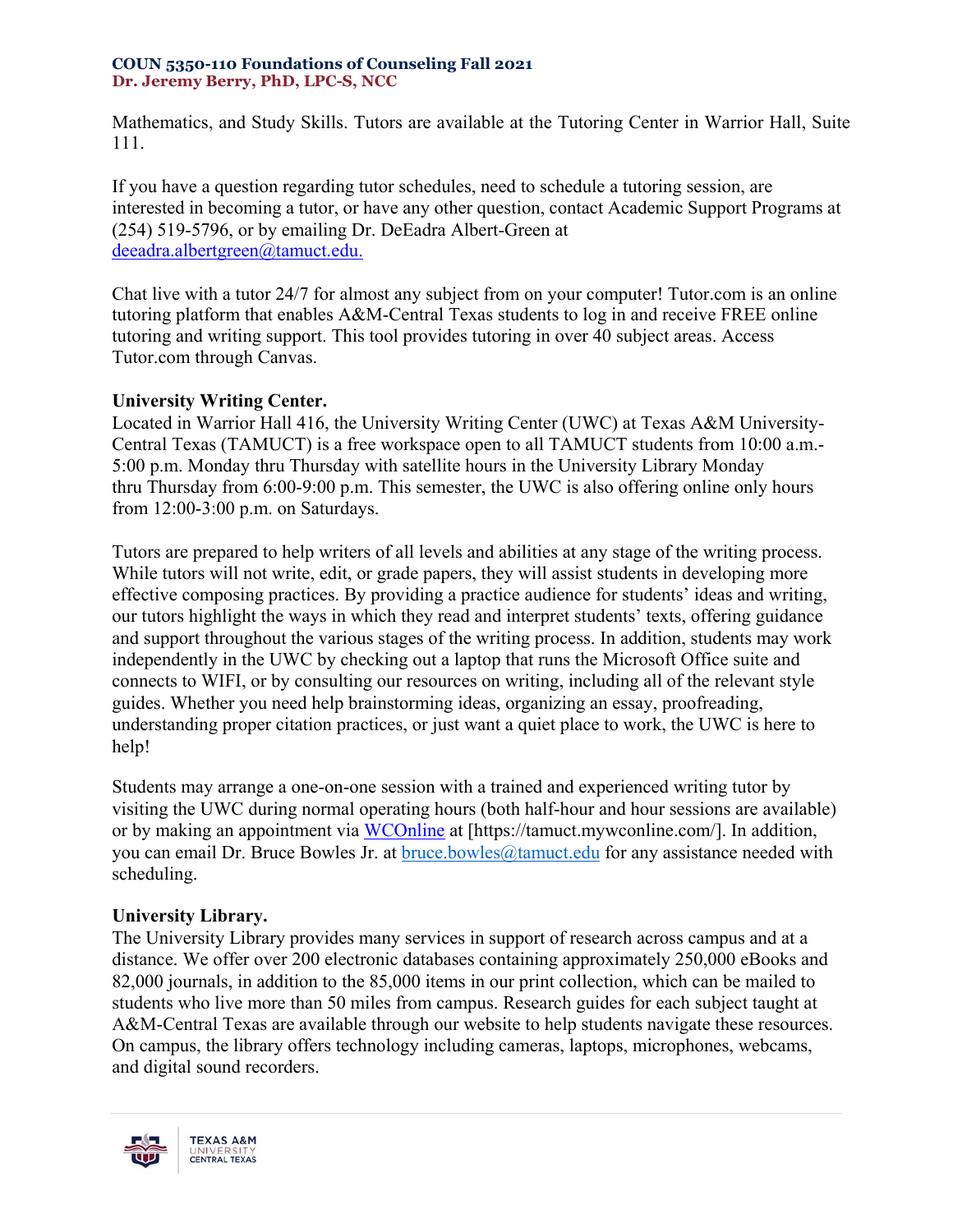Research assistance from a librarian is also available 24 hours a day through our online chat service, and at the reference desk when the library is open. Research sessions can be scheduled for more comprehensive assistance, and may take place on Skype or in-person at the library. Assistance may cover many topics, including how to find articles in peer-reviewed journals, how to cite resources, and how to piece together research for written assignments.

Our 27,000-square-foot facility on the A&M-Central Texas main campus includes student lounges, private study rooms, group work spaces, computer labs, family areas suitable for all ages, and many other features. Services such as interlibrary loan, TexShare, binding, and laminating are available. The library frequently offers workshops, tours, readings, and other events. For more information, please visit our [Library website](https://tamuct.libguides.com/index) [\[http://tamuct.libguides.com/index\]](http://tamuct.libguides.com/index/).

### **A Note about Sexual Violence at A&M-Central Texas**

Sexual violence is a serious safety, social justice, and public health issue. The university offers support for anyone struggling with these issues. University faculty are mandated reporters, so if someone discloses that they were sexually assaulted (or a victim of Domestic/Dating Violence or Stalking) while a student at TAMUCT, faculty members are required to inform the Title IX Office. If you want to discuss any of these issues confidentially, you can do so through Student Counseling (254-501-5955) located on the second floor of Warrior Hall (207L).

Sexual violence can occur on our campus because predators often feel emboldened, and victims often feel silenced or shamed. It is incumbent on ALL of us to find ways to actively create environments that tell predators we don't agree with their behaviors and tell survivors we will support them. Your actions matter. Don't be a bystander; be an agent of change. For additional information on campus policy and resources visit the [Title IX webpage](https://www.tamuct.edu/departments/compliance/titleix.php) [\[https://www.tamuct.edu/departments/compliance/titleix.php\]](https://www.tamuct.edu/departments/compliance/titleix.php/).

# **INSTRUCTOR POLICIES.**

# **Late Assignments and Make-up Work**

Late work will be evaluated on a case-by-case basis**. In the event that a student is allowed to submit an assignment late, the assignment will lose one letter grade each day it is late**. Make up work may be assigned at the instructor's discretion.

# **Grade Disputes**

Conversations regarding grades and assignments are welcomed. It is **strongly recommended** that grade disputes follow the 24/7 rule. This means that students are **highly encouraged** to wait 24 hours from the time of receiving a graded assignment to schedule an appointment. This also means that students are **highly encouraged to** schedule an appointment within 7 calendar days of receiving the grade on an assignment.

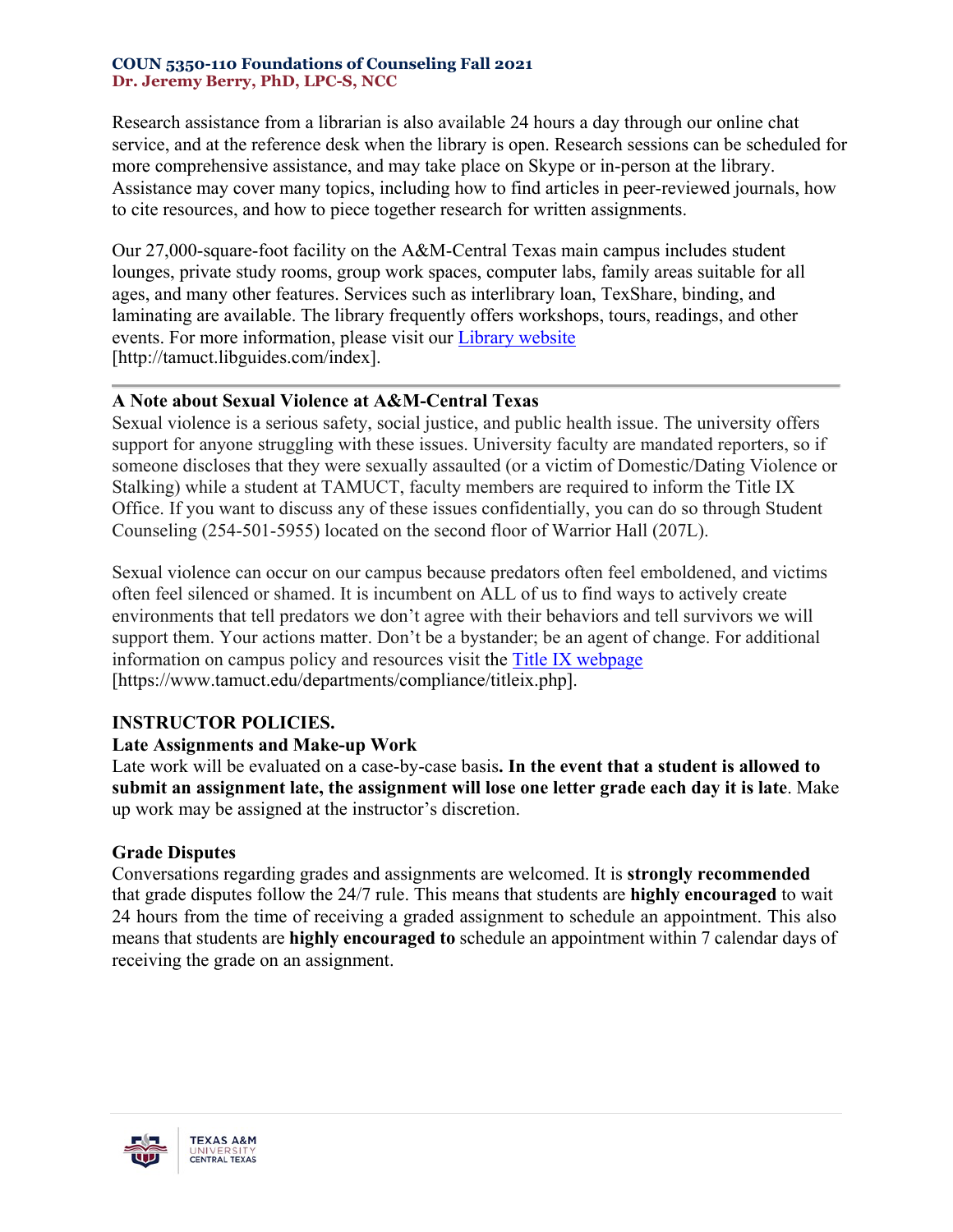## **COURSE OUTLINE AND CALENDAR**

| Week of   | <b>Topics covered</b> | <b>Chapters</b><br>covered | <b>Assignments</b>             |
|-----------|-----------------------|----------------------------|--------------------------------|
| Week 1    | Chapters 1 & 2        |                            |                                |
| June 6th  | Chapter 3 & 4         |                            |                                |
| Week 2    | Chapter 5 & 6         |                            | <b>Self-Reflection</b>         |
| June 13th |                       |                            |                                |
| Week 3    | Chapter 7 & 8         |                            | Annotated                      |
| June 20th |                       |                            | <b>Bibliography</b>            |
| Week 4    | Chapter 9& 10         |                            | <b>Diversity Interview</b>     |
| June 27th |                       |                            |                                |
| Week 5    | Chapter 11 & 12       |                            | <b>Professional Interview</b>  |
| July 4    |                       |                            |                                |
| Week 6    | Chapter 13 & 14       |                            | <b>Advocacy Project</b>        |
| July 11   |                       |                            |                                |
| Week 7    | Chapter 15 & 16       |                            | <b>Prof. Affiliation/HIPPA</b> |
| July 18th |                       |                            |                                |
| Week 8    | Chapter 17            |                            | Lit. Review Due                |
| July 25th |                       |                            |                                |

# **Assignments are due at the end of the week Sunday 11:59pm.**

**\* This syllabus is eligible for review and can be changed with prior notice.**

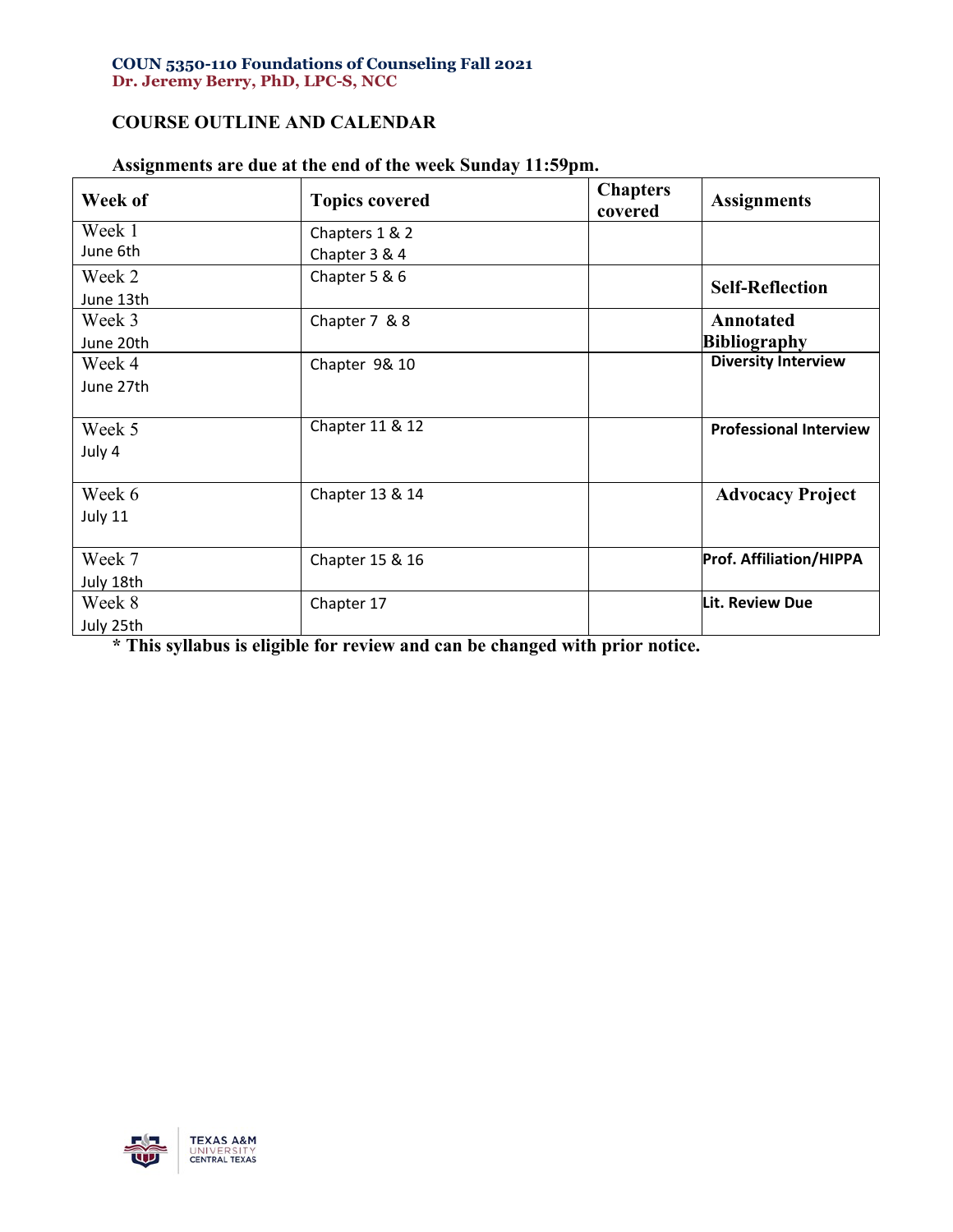# **Syllabus Receipt Confirmation and Compliance Statement**

 $\mathcal{L}_\mathcal{L} = \mathcal{L}_\mathcal{L} = \mathcal{L}_\mathcal{L} = \mathcal{L}_\mathcal{L} = \mathcal{L}_\mathcal{L} = \mathcal{L}_\mathcal{L} = \mathcal{L}_\mathcal{L} = \mathcal{L}_\mathcal{L} = \mathcal{L}_\mathcal{L} = \mathcal{L}_\mathcal{L} = \mathcal{L}_\mathcal{L} = \mathcal{L}_\mathcal{L} = \mathcal{L}_\mathcal{L} = \mathcal{L}_\mathcal{L} = \mathcal{L}_\mathcal{L} = \mathcal{L}_\mathcal{L} = \mathcal{L}_\mathcal{L}$ 

I, \_\_\_\_\_\_\_\_\_\_\_\_\_\_\_\_\_\_\_\_\_\_\_\_\_\_ (full name) have received, read, and agreed to comply with the attached syllabus. I agree to be held to all policies, procedures, and standards listed above. I also understand that the instructor has the discretion to change the syllabus with prior notice.

(Written Full name) (Course #)

(Signature) (Date)

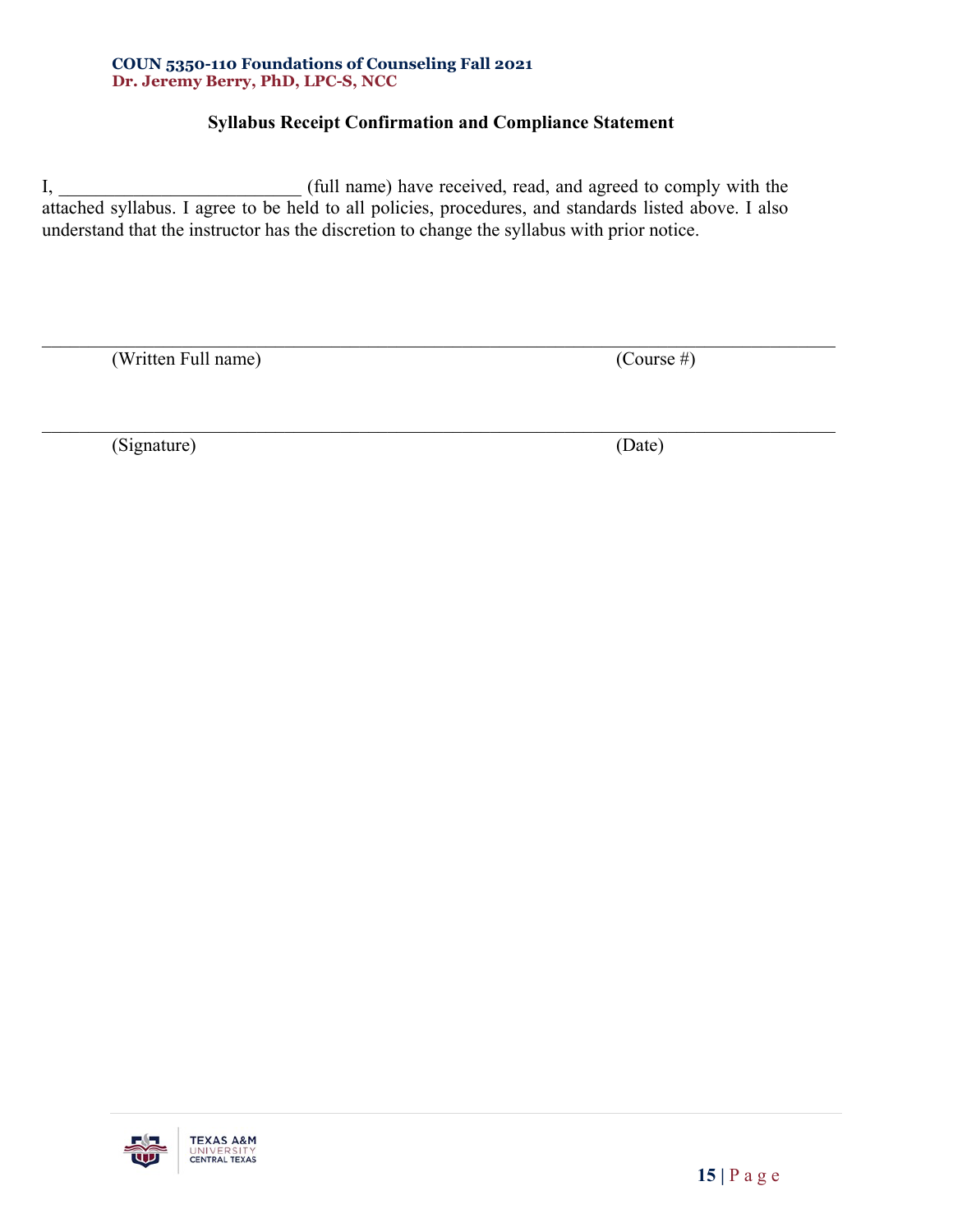| Date:                                                                            | Warrior number:                                                                                                                                                                                                                                                                   |                                                                                                                                                                                                                                                                                                      |                                                                                                                                                                                                                                                                                                         |                                                                       |              |
|----------------------------------------------------------------------------------|-----------------------------------------------------------------------------------------------------------------------------------------------------------------------------------------------------------------------------------------------------------------------------------|------------------------------------------------------------------------------------------------------------------------------------------------------------------------------------------------------------------------------------------------------------------------------------------------------|---------------------------------------------------------------------------------------------------------------------------------------------------------------------------------------------------------------------------------------------------------------------------------------------------------|-----------------------------------------------------------------------|--------------|
|                                                                                  | Exemplary                                                                                                                                                                                                                                                                         | Proficient                                                                                                                                                                                                                                                                                           | Below standard                                                                                                                                                                                                                                                                                          | Did not<br>demonstrate                                                | Total points |
| Interview<br>questions (Will need<br>to be submitted for prior<br>approval)      | Student shows a<br>good balance of<br>prepared questions<br>with potential<br>follow-up.<br>Questions promote<br>in-depth interview.<br>Effective balance of<br>open-ended and<br>close-ended<br>questions evident.<br>Questions focus on<br>gathering the<br>respondent's story. | Student shows some<br>balance of prepared<br>questions with<br>follow-up questions,<br>but interview lacks<br>depth. More<br>emphasis needed<br>with open-ended<br>questions. Questions<br>could be more<br>precise to gather<br>respondent's story.                                                 | Student depended<br>on prepared<br>questions and<br>showed little or no<br>ability to ask follow-<br>up questions. Lack<br>of balance with<br>open-ended and<br>close-ended<br>questions.                                                                                                               | Student did not<br>submit questions for<br>prior approval.            |              |
| Conducting the<br>interview (Will need<br>to submit a recording of<br>interview) | Student planned, set<br>up and conducted<br>interview before<br>deadline. Opening<br>question asks name,<br>title and spelling of<br>interviewee. Last<br>question asks for<br>additional<br>information. Self-<br>evaluation reflects<br>good listening skills.                  | Student planned, set<br>up and conducted<br>interview before<br>deadline. Student<br>asks opening<br>question but failed<br>to get either title or<br>spelling of name.<br>Final question may<br>or may not allow for<br>final comments.<br>Self-evaluation<br>reflects good<br>listening occurred.  | Student missed<br>deadline for<br>planning and<br>conducting<br>interview or missed<br>appointment.<br>Student did not get<br>name or title of<br>source interviewed.<br>Final question did<br>not allow for<br>additional comment.<br>Self-evaluation<br>shows need for<br>better listening<br>skills. | Student did not<br>conduct interview.                                 |              |
| Respondent<br>selection (Will need<br>to submit for prior<br>approval)           | Student selected a<br>respondent who was<br>representative of the<br>spirit of the<br>assignment. (For<br>Professional<br>Counselor<br>Interview, student<br>chose a Licensed<br>Professional<br>Counselor from the<br>state of Texas.                                            | Student selected a<br>respondent who was<br>representative of the<br>assignment. (For<br>Professional<br>Counselor<br>Interview, student<br>chose a Licensed<br>Professional but the<br>respondent holds a<br>license other than an<br>LPC-S or may be<br>licensed from a state<br>other than Texas. | Student selected a<br>respondent who was<br>representative of the<br>assignment. (For<br>Professional<br>Counselor<br>Interview, student<br>chose a licensed<br>professional but the<br>respondent may not<br>be able to practice<br>independently.                                                     | Student did not<br>submit chosen<br>respondent for prior<br>approval. |              |

# Appendix A: Interview Rubric (SLO 3)

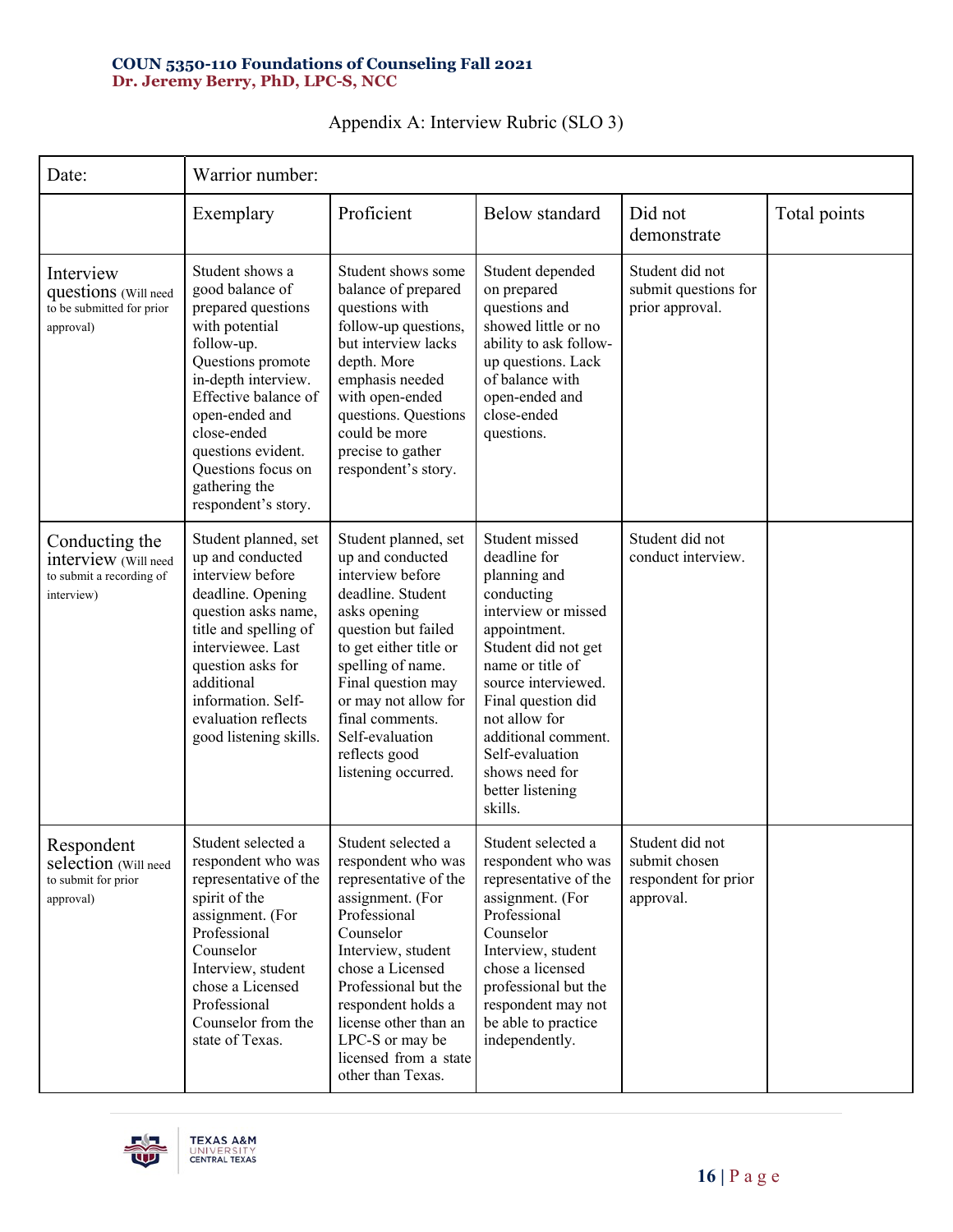| Reflection     | Student should deep<br>and meaningful<br>reflection. Student<br>discussed in a clear<br>and comprehensive<br>manner the insight<br>gained from the<br>assignment.                                                                                                                                                                                                                                      | Student included a<br>reflection that<br>discussed what was<br>learned but lacked<br>deeper<br>introspection.<br>Student discussed in<br>a somewhat clear<br>manner the insight<br>gained.                                                                                                                                                                                                       | Student included a<br>trivial and shallow<br>reflection. Although<br>present, the<br>reflection lacked<br>introspection and<br>meaning.                                                                                                                                                                                                                            | Student did not<br>complete reflection.                                                                 |                      |
|----------------|--------------------------------------------------------------------------------------------------------------------------------------------------------------------------------------------------------------------------------------------------------------------------------------------------------------------------------------------------------------------------------------------------------|--------------------------------------------------------------------------------------------------------------------------------------------------------------------------------------------------------------------------------------------------------------------------------------------------------------------------------------------------------------------------------------------------|--------------------------------------------------------------------------------------------------------------------------------------------------------------------------------------------------------------------------------------------------------------------------------------------------------------------------------------------------------------------|---------------------------------------------------------------------------------------------------------|----------------------|
| APA formatting | Has limited to no<br>significant errors in<br>grammar or spelling<br>that distract the<br>reader from the<br>content. The paper<br>has limited to no<br>significant errors in<br>capitalization or<br>punctuation, so<br>document is<br>exceptionally easy<br>to read. All<br>sentences are well-<br>constructed with<br>varied structure.<br>Paper has no<br>significant errors in<br>APA formatting. | Has less than 4 but<br>more than 2 errors<br>in grammar or<br>spelling that distract<br>the reader from the<br>content. Student<br>makes 2-4 errors in<br>capitalization or<br>punctuation, but<br>document is still<br>easy to read. Most<br>sentences are well<br>constructed and<br>there is some varied<br>sentence structure in<br>the essay. Paper has<br>some errors in APA<br>formatting | Has more than 4<br>errors in grammar or<br>spelling that distract<br>the reader from the<br>content. Paper has<br>several errors in<br>capitalization and/or<br>punctuation that<br>catch the reader's<br>attention and<br>interrupt the flow.<br>Most sentences are<br>not well constructed<br>or varied. Paper has<br>several errors in<br><b>APA</b> formatting | The paper was not<br>in proper APA<br>format or lacked a<br>significant portion<br>of proper citations. |                      |
| Total points   |                                                                                                                                                                                                                                                                                                                                                                                                        |                                                                                                                                                                                                                                                                                                                                                                                                  |                                                                                                                                                                                                                                                                                                                                                                    |                                                                                                         | $\frac{1}{2}$ points |

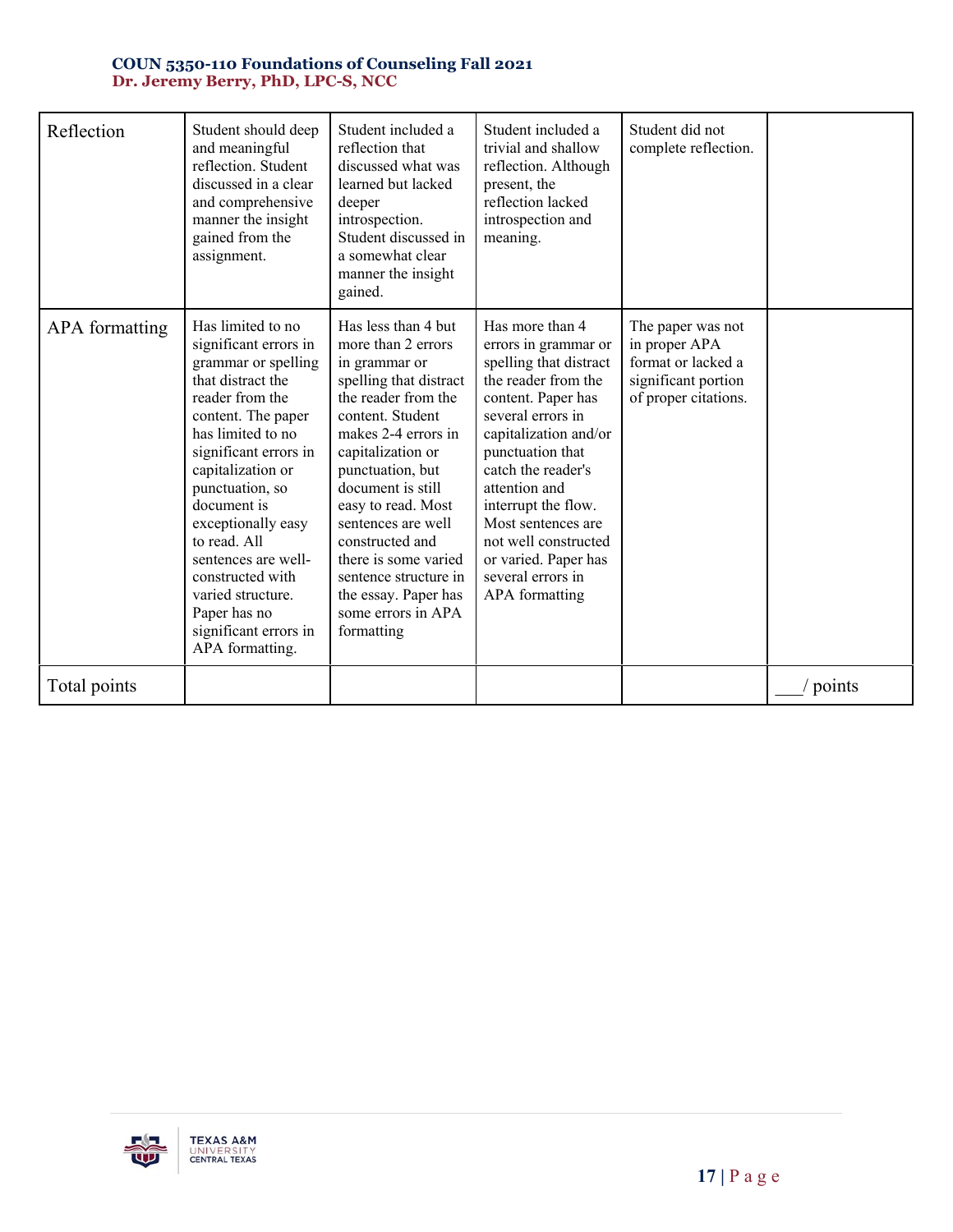# Appendix B: Self-Reflection/Counseling Experience (SLO 1)

| <b>Date</b>            | <b>Warrior Number:</b>                                                                                                                                                                                                                                                                                                                                                                      |                                                                                                                                                                                                                                                                                                                                                                                              |                                                                                                                                                                                                                                                                                                                                       |                                                                                                                                                                                                                                                                                                                                                                                                                 |
|------------------------|---------------------------------------------------------------------------------------------------------------------------------------------------------------------------------------------------------------------------------------------------------------------------------------------------------------------------------------------------------------------------------------------|----------------------------------------------------------------------------------------------------------------------------------------------------------------------------------------------------------------------------------------------------------------------------------------------------------------------------------------------------------------------------------------------|---------------------------------------------------------------------------------------------------------------------------------------------------------------------------------------------------------------------------------------------------------------------------------------------------------------------------------------|-----------------------------------------------------------------------------------------------------------------------------------------------------------------------------------------------------------------------------------------------------------------------------------------------------------------------------------------------------------------------------------------------------------------|
| <b>Criteria</b>        | Unsatisfactory-<br><b>Beginning</b>                                                                                                                                                                                                                                                                                                                                                         | <b>Developing</b>                                                                                                                                                                                                                                                                                                                                                                            | <b>Accomplished</b>                                                                                                                                                                                                                                                                                                                   | <b>Exemplary</b>                                                                                                                                                                                                                                                                                                                                                                                                |
| <b>Content</b>         |                                                                                                                                                                                                                                                                                                                                                                                             |                                                                                                                                                                                                                                                                                                                                                                                              |                                                                                                                                                                                                                                                                                                                                       |                                                                                                                                                                                                                                                                                                                                                                                                                 |
| <b>Reflection</b>      | Reflection lacks critical<br>thinking. Superficial<br>connections are made with<br>key course concepts and<br>course materials, activities,<br>and/or assignments                                                                                                                                                                                                                           | Reflection demonstrates<br>limited critical thinking in<br>applying, analyzing, and/or<br>evaluating key course<br>concepts and theories from<br>readings, lectures, media,<br>discussions, activities,<br>and/or assignments<br>Minimal connections made<br>through explanations,<br>inferences, and/or<br>examples.                                                                        | Reflection demonstrates<br>some degree of critical<br>thinking in applying,<br>analyzing, and/or evaluating<br>key course concepts and<br>theories from readings,<br>lectures, media, discussions<br>activities, and/or<br>assignments. Connections<br>made through explanations,<br>inferences, and/or<br>examples.                  | Reflection demonstrates a<br>high degree of critical<br>thinking in applying,<br>analyzing, and evaluating<br>key course concepts and<br>theories from readings,<br>lectures, media, discussions<br>activities, and/or<br>assignments. Insightful and<br>relevant connections made<br>through contextual<br>explanations, inferences,<br>and examples.                                                          |
| <b>Personal Growth</b> |                                                                                                                                                                                                                                                                                                                                                                                             |                                                                                                                                                                                                                                                                                                                                                                                              |                                                                                                                                                                                                                                                                                                                                       |                                                                                                                                                                                                                                                                                                                                                                                                                 |
|                        | Conveys inadequate<br>evidence of reflection on<br>own work in response to<br>the self-assessment<br>questions posed. Personal<br>growth and awareness are<br>not evident and/or<br>demonstrates a neutral<br>experience with negligible<br>personal impact. Lacks<br>enough inferences,<br>examples, personal insights<br>and challenges, and/or<br>future implications are<br>overlooked. | Conveys limited evidence of<br>reflection on own work in<br>response to the self-<br>assessment questions<br>posed. Demonstrates less<br>than adequate personal<br>growth and awareness<br>through few or simplistic<br>inferences made, examples,<br>insights, and/or challenges<br>that are not well developed.<br>Minimal thought of the<br>future implications of<br>current experience. | Conveys evidence of<br>reflection on own work with<br>a personal response to the<br>self-assessment questions<br>posed. Demonstrates<br>satisfactory personal growth<br>and awareness through<br>some inferences made,<br>examples, insights, and<br>challenges. Some thought<br>of the future implications of<br>current experience. | Conveys strong evidence of<br>reflection on own work with<br>a personal response to the<br>self-assessment questions<br>posed. Demonstrates<br>significant personal growth<br>and awareness of deeper<br>meaning through inferences<br>made, examples, well<br>developed insights, and<br>substantial depth in<br>perceptions and challenges.<br>Synthesizes current<br>experience into future<br>implications. |
| <b>Writing Quality</b> |                                                                                                                                                                                                                                                                                                                                                                                             |                                                                                                                                                                                                                                                                                                                                                                                              |                                                                                                                                                                                                                                                                                                                                       |                                                                                                                                                                                                                                                                                                                                                                                                                 |
|                        | Poor writing style lacking in<br>standard English, clarity,<br>language used, and/or<br>frequent errors in grammar,<br>punctuation, usage, and<br>spelling. Needs work.                                                                                                                                                                                                                     | Average and/or casual<br>writing style that is<br>sometimes unclear and/or<br>with some errors in<br>grammar, punctuation,<br>usage, and spelling.                                                                                                                                                                                                                                           | Above average writing style<br>and logically organized<br>using standard English with<br>minor errors in grammar,<br>punctuation, usage, and<br>spelling.                                                                                                                                                                             | Well written and clearly<br>organized using standard<br>English, characterized by<br>elements of a strong writing<br>style and basically free from<br>grammar, punctuation,<br>usage, and spelling errors.                                                                                                                                                                                                      |

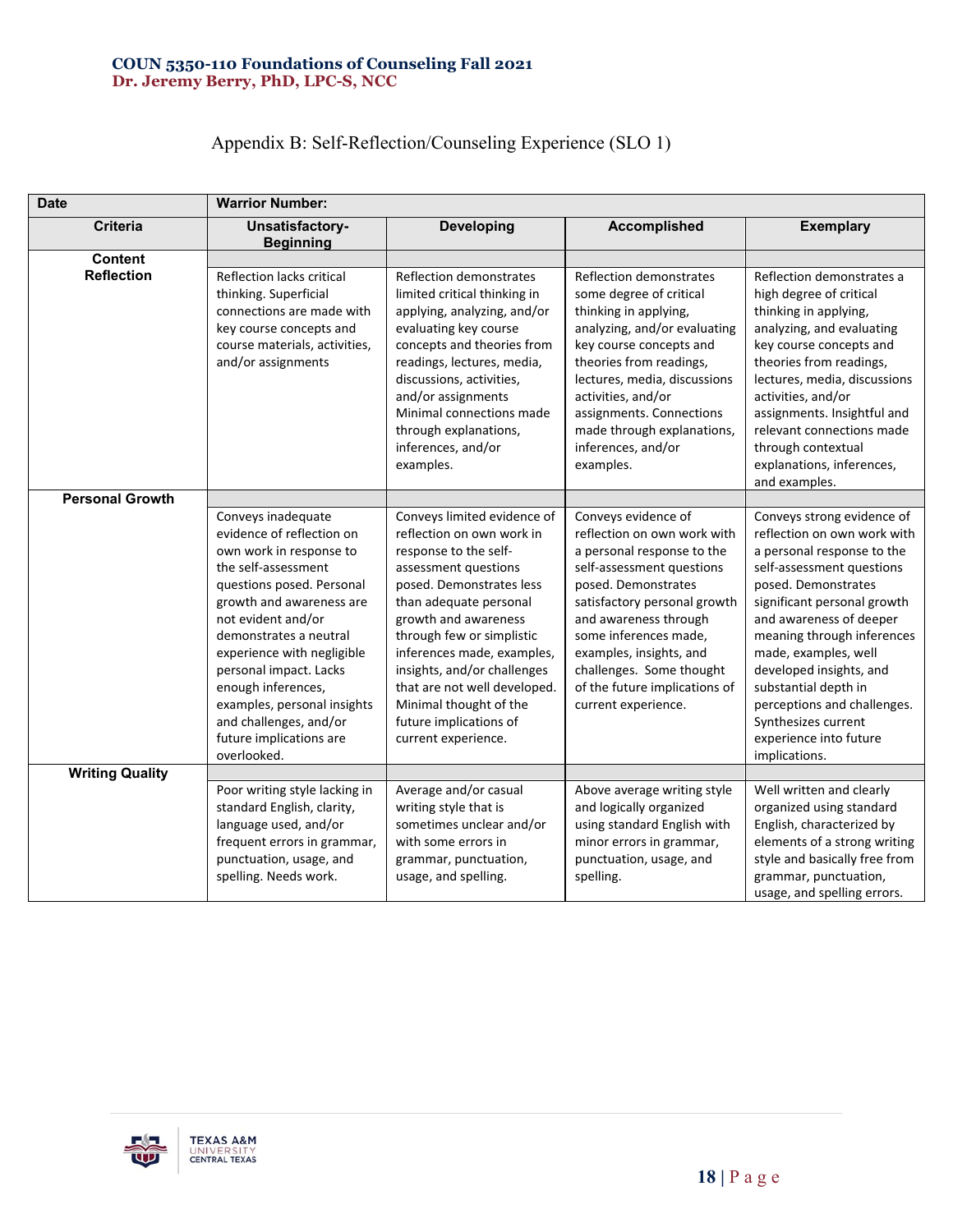| Date:                        |                                                                                            |                                                                                      |                                                                                                          |                                                                                                |
|------------------------------|--------------------------------------------------------------------------------------------|--------------------------------------------------------------------------------------|----------------------------------------------------------------------------------------------------------|------------------------------------------------------------------------------------------------|
|                              |                                                                                            |                                                                                      |                                                                                                          |                                                                                                |
|                              | Rating                                                                                     |                                                                                      |                                                                                                          |                                                                                                |
| <b>Articles</b>              | Information is<br>gathered from<br>multiple, research-<br>based sources.                   | Information is<br>gathered from<br>multiple sources.                                 | Information is<br>gathered from a<br>limited number of<br>sources.                                       | Information is gathered<br>from a single source.                                               |
| <b>Theme</b>                 | Well organized,<br>demonstrates logical<br>sequencing and<br>structure.                    | Well organized,<br>but demonstrates<br>illogical<br>sequencing or<br>structure.      | Weakly organized<br>with no logical<br>sequencing or<br>structure.                                       | No organization,<br>sequencing, or<br>structure.                                               |
| <b>Background/Foundation</b> | Detailed conclusions<br>are reached from the<br>evidence offered.                          | Conclusions are<br>reached from the<br>evidence offered.                             | There is some<br>indication of<br>conclusions from<br>the evidence<br>offered.                           | No conclusions are<br>made from the<br>evidence offered.                                       |
| <b>Research Questions</b>    | Research question(s)<br>are formed through<br>the literature review<br>and clearly stated. | Research<br>question(s) are<br>formed through the<br>literature review.              | Research<br>$question(s)$ were<br>not formed but<br>could be formed<br>through the<br>literature review. | Research question(s)<br>were not formed and<br>are not apparent from<br>the literature review. |
| <b>Reference Sheet</b>       | Information is cited<br>properly and in APA<br>format.                                     | Information is<br>cited properly.                                                    | Information is<br>cited, but has<br>errors.                                                              | Information is not cited<br>or is cited incorrectly.                                           |
| Length                       | Adheres to $5 - 10$<br>page criteria.                                                      | Exceed or does not<br>meet 5 - 10 page<br>criteria by $\frac{1}{2}$ page<br>or less. | Exceed or does not<br>meet 5 - 10 page<br>criteria by $\frac{1}{2}$ to 1<br>page.                        | Exceed or does not<br>meet 5 - 10 page<br>criteria by more than 1<br>page.                     |
| Format                       | Font, spacing, and<br>APA format are<br>correct.                                           | Font and spacing,<br>font and APA, or<br>spacing and APA<br>are correct.             | Font, spacing, or<br>APA format is<br>correct.                                                           | Font, spacing, and<br>APAP format are<br>incorrect.                                            |
| Grammar                      | There is 1 or less<br>grammatical error.                                                   | There are 2<br>grammatical<br>errors.                                                | There are 3<br>grammatical<br>errors.                                                                    | There are 4 or more<br>grammatical errors.                                                     |

## Appendix C: Literature Review (SLO 5)

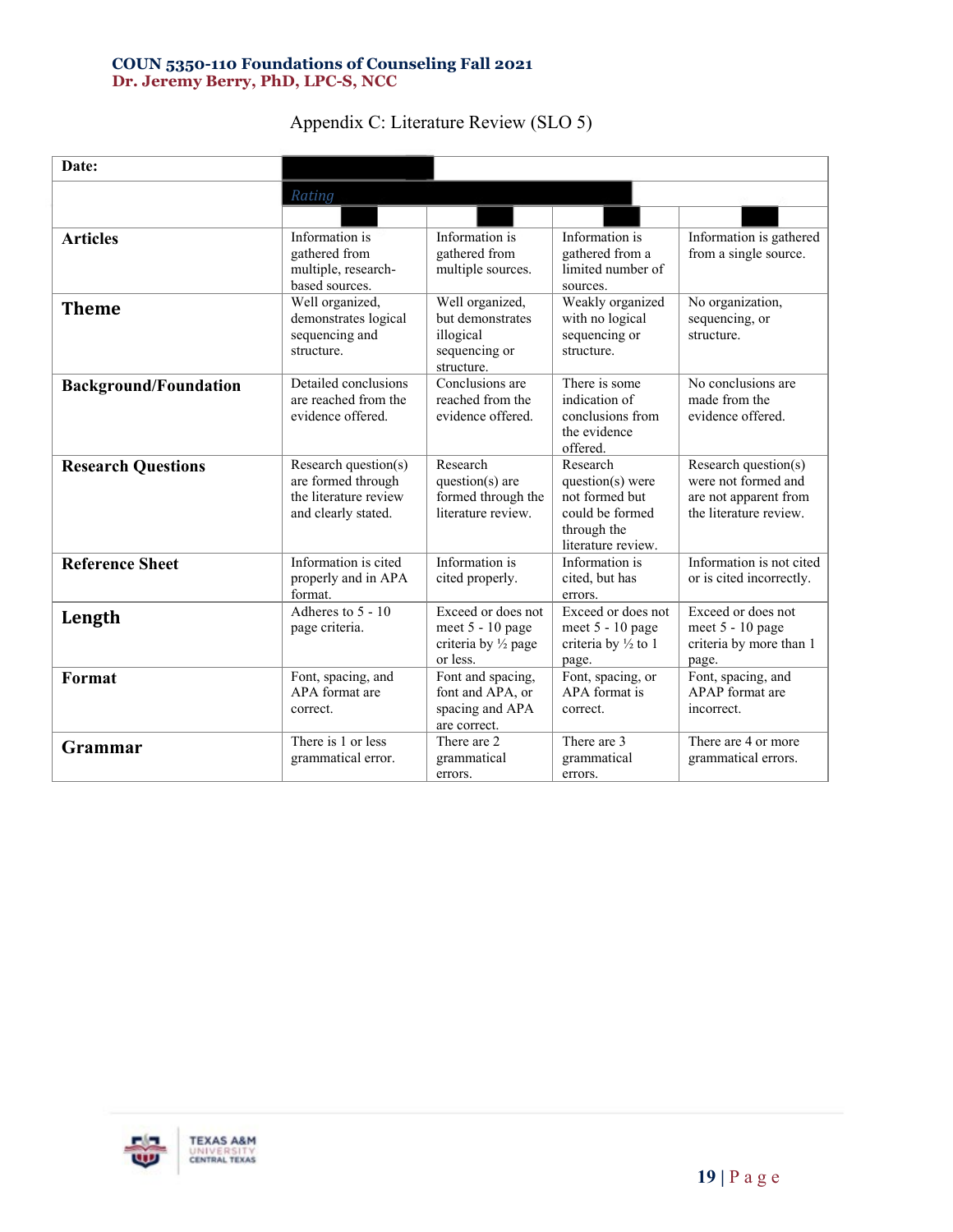| Date:                                  |                                                                                                                                                              | <b>Warrior Number:</b>                                                                                     |                                                                                                     |                                                                         |  |
|----------------------------------------|--------------------------------------------------------------------------------------------------------------------------------------------------------------|------------------------------------------------------------------------------------------------------------|-----------------------------------------------------------------------------------------------------|-------------------------------------------------------------------------|--|
| <b>Criterion</b>                       | <b>Exemplary</b>                                                                                                                                             | Proficient                                                                                                 | <b>Below</b><br><b>Standards</b>                                                                    | Does not<br>meet                                                        |  |
| <b>Quality of</b><br><b>Sources</b>    | All sources<br>demonstrate<br>careful<br>consideration of<br>validity and<br>sources do not<br>repeat same<br>information                                    | Several<br>sources are<br>credible but<br>others are not<br>current or<br>have<br>questionable<br>validity | Sources meet<br>guidelines for<br>types selected<br>but there is no<br>consideration<br>of validity | Sources do<br>not meet<br>guidelines<br>for types of<br>sources used    |  |
| Accuracy                               | Includes the<br>complete and<br>accurate<br>bibliographic<br>citation for each<br>source and is<br>organized<br>according to<br>citation method<br>used      | Makes 3-5<br>errors on<br>citations.                                                                       | Makes 6-10<br>errors on<br>citations.                                                               | Makes more<br>than 10<br>errors on<br>citations.                        |  |
| <b>Annotations</b><br><b>Content</b>   | <b>Summaries</b> are<br>accurate,<br>evaluation<br>addresses<br>validity of<br>source and<br>usefulness for<br>assignment is<br>included for<br>every source | One<br>component of<br>the annotation<br>is missing or<br>very limited in<br>several<br>citations          | One<br>component of<br>the annotation<br>is missing in<br>many citations                            | Little or no<br>information<br>specific to<br>the source is<br>included |  |
| <b>Annotations</b><br><b>Structure</b> | Well-written,<br>unique to the<br>source, avoids<br>vague<br>statements.<br>Appropriate<br>length.                                                           | Well written<br>but contain<br>some generic<br>statements OR<br>not<br>appropriate<br>length.              | Poorly<br>written, many<br>generic<br>statements,<br>too short                                      | Annotations<br>are missing<br>or are not<br>coherent.                   |  |
| Overall<br>Quality                     | Bibliography<br>could be used to<br>generate a<br>comprehensive<br>research paper                                                                            | Bibliography<br>provides<br>sources to<br>create a paper<br>on the topic                                   | Sources miss<br>key topics<br>required by<br>presentation<br>assignment                             | Sources<br>used would<br>not create<br>an<br>informative                |  |

| Appendix D: Annotated Bibliography (SLO 5) |  |  |  |  |
|--------------------------------------------|--|--|--|--|
|--------------------------------------------|--|--|--|--|